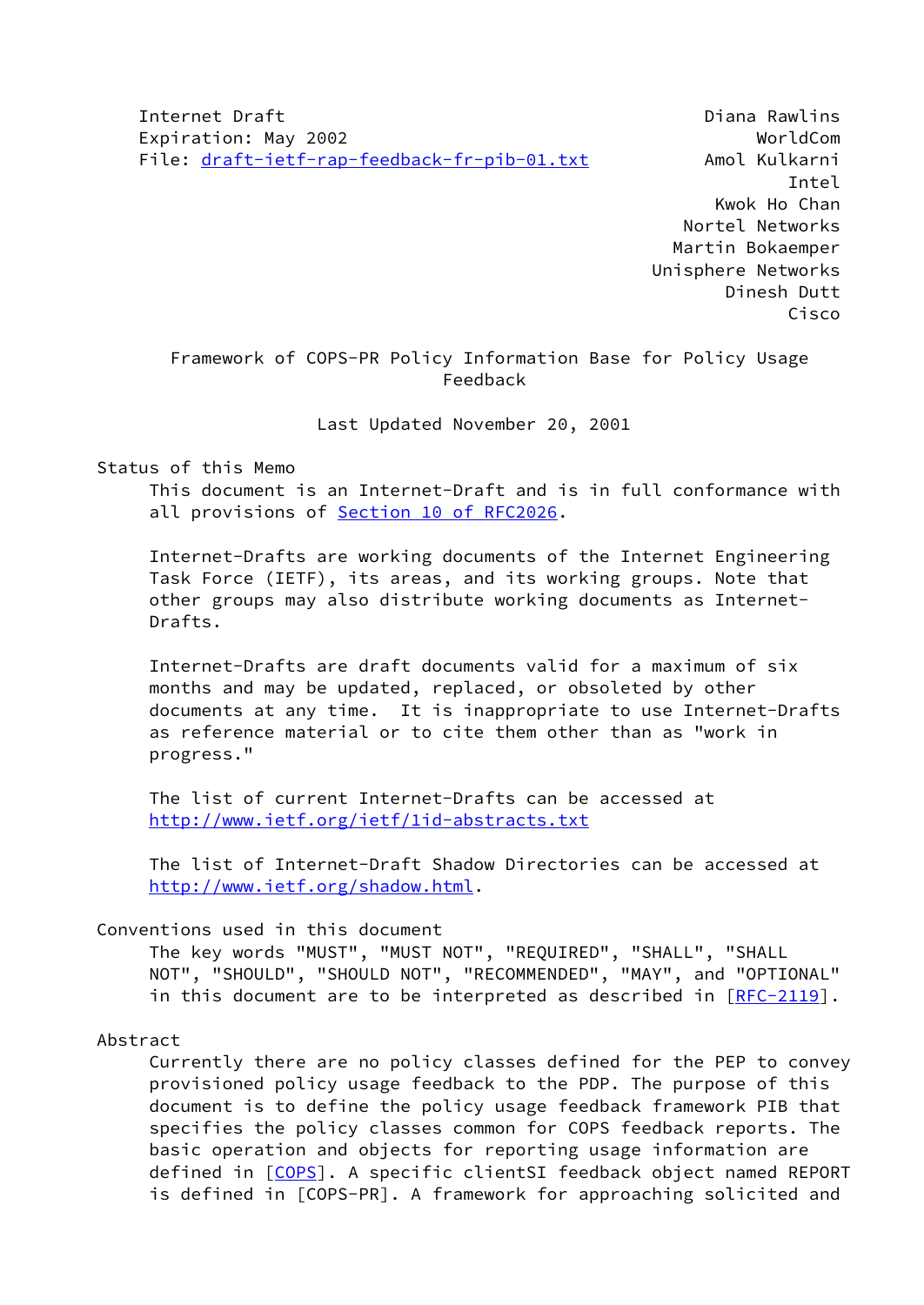periodic usage feedback is described in [COPS-FEED-FRWK.]This document defines the policy classes for a feedback framework Policy information base (PIB).

| Rawlins et al. | Expires May 2002 | [Page 1] |
|----------------|------------------|----------|
|                |                  |          |

Internet Draft Feedback-FR-PIB November 2001

## Table of Contents

| 2.1 Selection, Usage and Linkage Policies3                         |  |
|--------------------------------------------------------------------|--|
|                                                                    |  |
| 2.2.1 Connection Establishment and Initial Configuration Request 4 |  |
| $2.2.2$ Unsolicited Reports - Periodic Reporting                   |  |
| $2.2.3$ Unsolicited Reports - Reporting Conditions                 |  |
|                                                                    |  |
| 2.2.5 Resuming and Suspending Periodic Feedback Reporting 6        |  |
|                                                                    |  |
| 3 Summary of the Feedback Framework Policy Information Base 6      |  |
|                                                                    |  |
|                                                                    |  |
|                                                                    |  |
|                                                                    |  |
| 3.2.3 The Feedback Selection Usage Combination Capability Table 8  |  |
|                                                                    |  |
| 3.2.7 The Feedback Traffic Statistics Threshold Table              |  |
|                                                                    |  |
|                                                                    |  |
|                                                                    |  |
| 4 The Feedback Framework PIB Module10                              |  |
|                                                                    |  |
|                                                                    |  |
|                                                                    |  |
|                                                                    |  |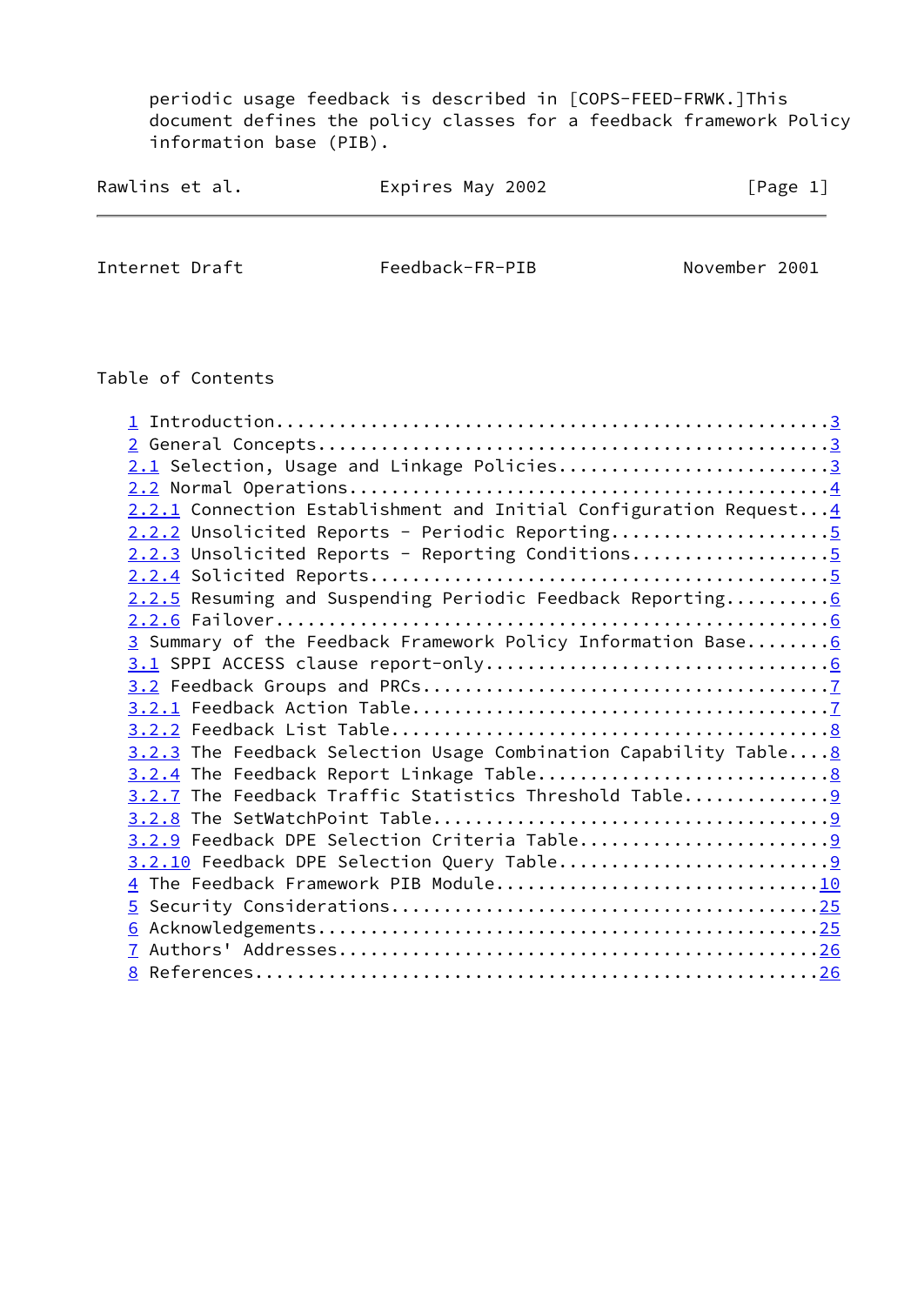Rawlins et al. Expires May 2002 [Page 2]

<span id="page-2-1"></span>

Internet Draft Feedback-FR-PIB November 2001

<span id="page-2-0"></span>[1](#page-2-0) Introduction

 The Framework of COPS-PR Usage Feedback describes the overall approach to policy usage monitoring and reporting. This document defines the specific Policy Information Base (PIB) framework for policy usage feedback. The policy classes for monitoring and reporting policy usage feedback as well as policy classes for controlling reporting intervals, suspension, resumption and solicitation are also defined.

- <span id="page-2-2"></span>[2](#page-2-2) General Concepts
- <span id="page-2-3"></span>[2.1](#page-2-3) Selection, Usage and Linkage Policies

 There are three basic types of policy used to define what the PEP is to monitor, record and report. These are the selection criteria policy, the usage policy and the feedback report linkage policy.

 The selection criteria policy is installed by the PDP. It defines the conditions used by the PEP to monitor and record a usage policy. Generally, the selection criterion is an existing PRC such as the qosClfrElementEntry. This PRC is useful for specifying conditions on which to base usage - i.e. count the number of packets received for this classified flow.

 The usage policy defines what attributes are monitored and recorded by the PEP. These policies have an ACCESS clause of Report. Generally, the usage policies specify counts related to a specific action such as a packet being dropped. The feedback framework PIB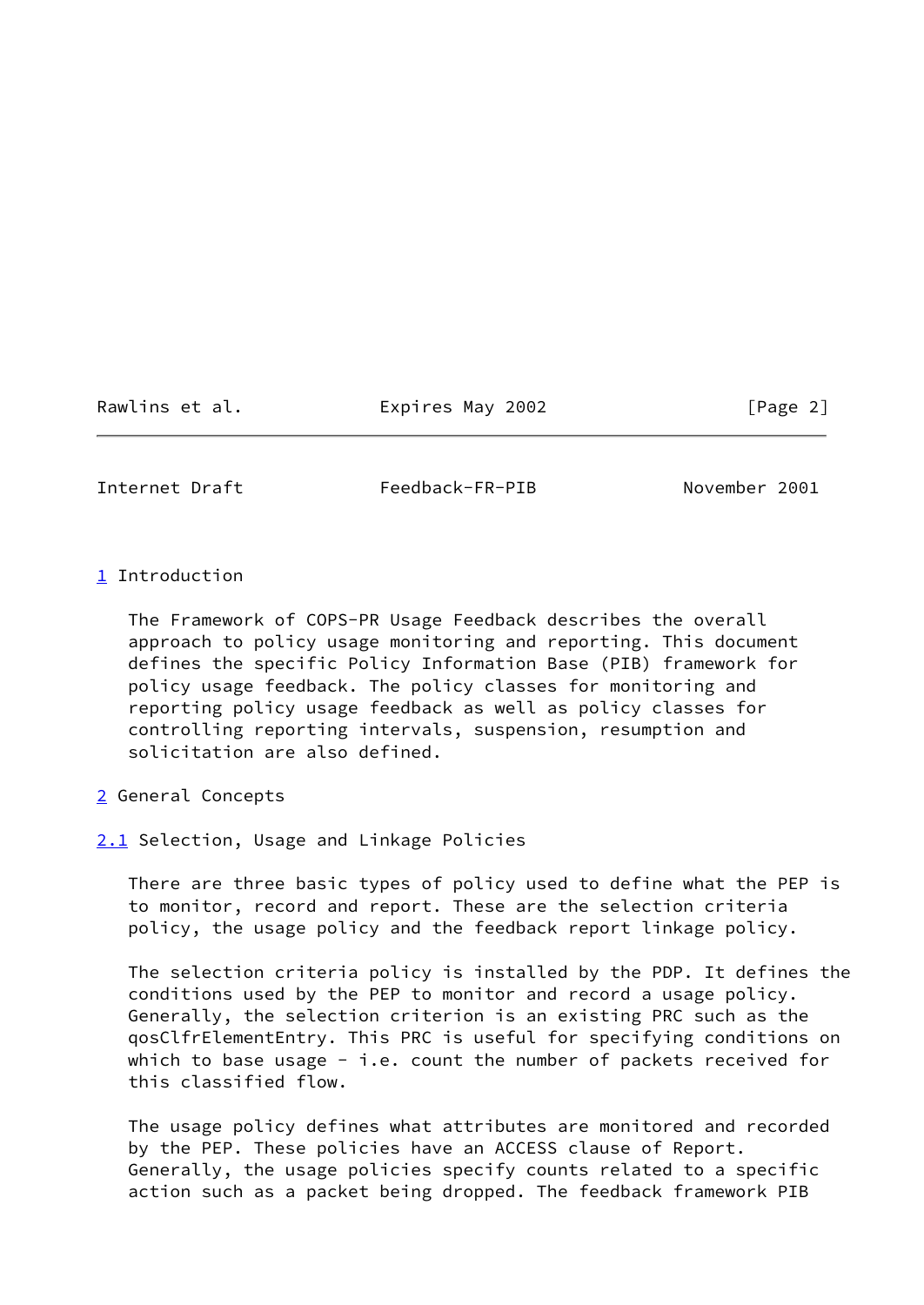defines one usage policy class, frwkFeedbackTrafficUsage. It counts packets and bytes. Usage PRCs may be generic, collecting basic statistics, or they may be specific to a particular usage. The PDP decides which PRC(s) best suit(s) its requirements. The PEP may support only one usage PRC, in which case all statistics are gathered using instances of that PRC. Alternatively, the PEP may support multiple usage PRCs. The PDP then decides which PRC to associate with a particular selection criterion.

 A usage policy and selection policy are tightly associated with one another. A third policy is used to associate, or link, the selection and usage policies. The frwkFeedbackLinkTable performs this linking of the selection and usage policies. The feedback report linkage permits the same selection criteria instance to be re-used for various usage policies. The feedback type report linkage references the selection criteria instance as well as defines the policy class of the usage PRC. As noted above, the selection criteria policy may be used for enforcement policies as well as usage policies. This is the case with qosClfrElementEntry.

<span id="page-3-0"></span>

| Rawlins et al.                  | Expires May 2002                                                                   | [Page $3$ ]                     |
|---------------------------------|------------------------------------------------------------------------------------|---------------------------------|
| Internet Draft                  | Feedback-FR-PIB                                                                    | November 2001                   |
| Select Criteria<br>-instance ID | Linkage Instance<br>-instance ID<br> <-- -PRID of selection ---> - PRID of Linkage | Usage Instance<br>- instance ID |
| $-$ conditions                  | -PRC of usage                                                                      | $-$ counts                      |

Figure 1

 Figure 1 illustrates the relationship between a selection criteria, linkage and usage policies.

 The PDP is not aware of the instance identifier of the usage policy when installing the selection criteria and feedback report linkage policies. The usage policy is instantiated on the PEP by the installation of a feedback report linkage and the PEP designates the instance identifier. The usage policy class always contains an attribute of type Prid which contains the value of the associated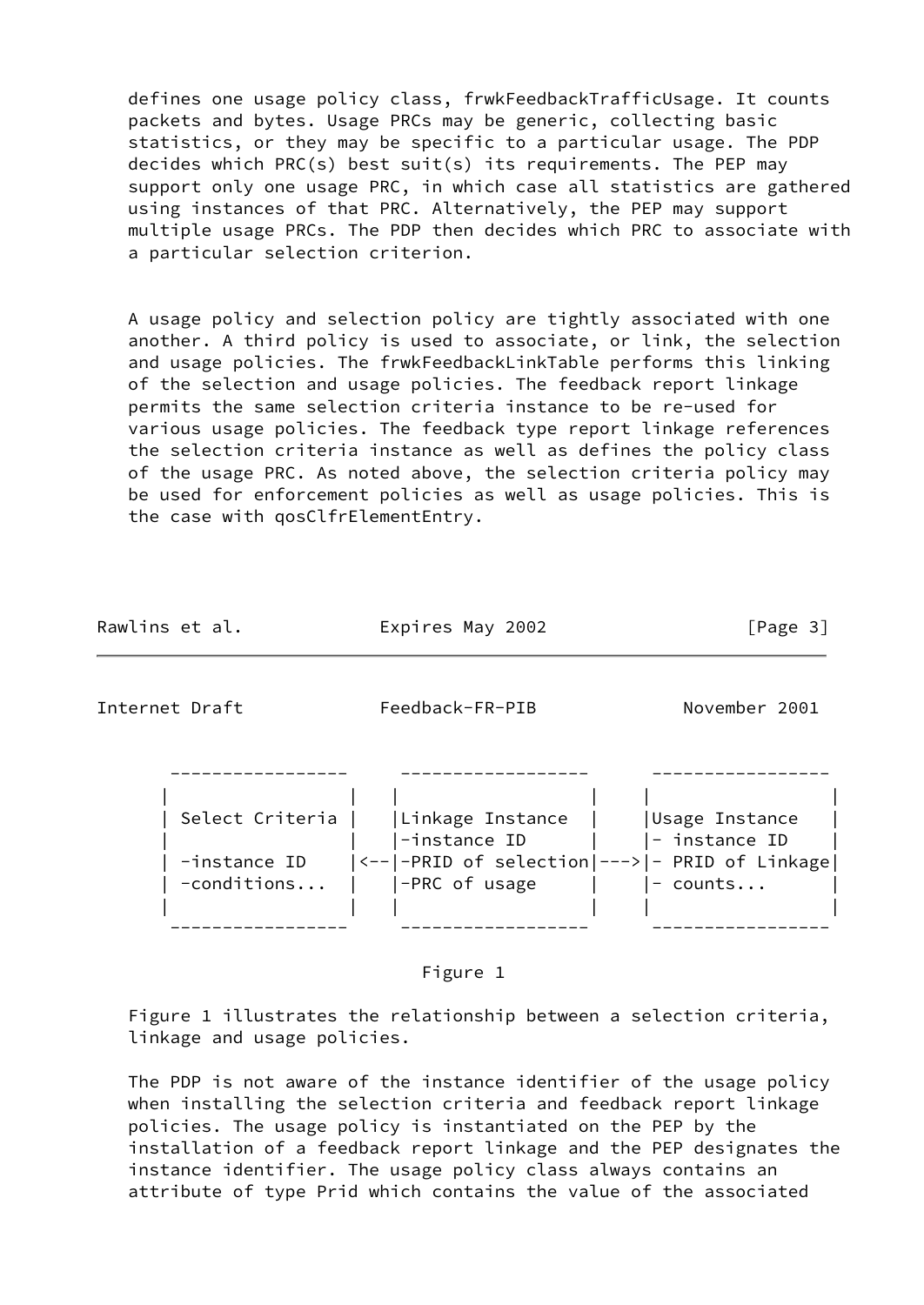feedback report linkage PRID [COPS-PR] installed by the PDP. Note that the Prid type is a textual convention for an object identifier that is the PRC of the table used for the feedback report linkage (was - selection criteria) and where the last sub-identifier is an instance ID of the feedback report linkage.

### <span id="page-4-0"></span>[2.2](#page-4-0) Normal Operations

<span id="page-4-1"></span>[2.2.1](#page-4-1) Connection Establishment and Initial Configuration Request

 The Accounting Timer object in the Connection Accept message contains the minimum number of seconds between reporting intervals as described in [\[COPS](#page-30-0)] and [COPS-FEEDBACK-FRWK.] This is used as the basic unit of measurement in defining intervals for specific usage policies with the frwkFeedbackLinkInterval attribute.

 The PEP notifies the PDP of the selection criteria policy classes and usage policy classes it supports during the initial request for configuration data using the frwkPRCSupportTable entries [\[FR-PIB](#page-31-0)]. The PEP also indicates whether it supports the frwkFeedbackLinkTable as well.

 The PDP responds to the initial request for configuration with a DECISION that installs policies. The PDP may also specify maximum reporting intervals associated with each of the usage policies. This is done with the frwkFeedbackLinkInterval attribute in the frwkFeedbackLinkTable instance. It may also specify reporting thresholds by including an instance of a threshold class (e.g. frwkFeedbackTrafficThresholdTable) in the decision. The PEP monitors and records the usage per the conditions defined by its associated selection criteria policy. Periodically the PEP reports the usage with an feedback type REPORT or provides a REPORT when solicited by

| Rawlins et al. | Expires May 2002 | [Page 4] |
|----------------|------------------|----------|
|----------------|------------------|----------|

<span id="page-4-3"></span>

Internet Draft Feedback-FR-PIB November 2001

 the PDP. The PDP solicits usage feedback with the frwkFeedbackActionIndicator attribute of the frwkFeedbackActionTable.

<span id="page-4-2"></span>[2.2.2](#page-4-2) Unsolicited Reports - Periodic Reporting

 Reporting may be periodic in nature and unsolicited. The intervals at which the unsolicited reports are provided by the PEP are defined in the specific Linkage policies. The defined intervals are based on the number of seconds specified by the PDP in the ACCT Timer value.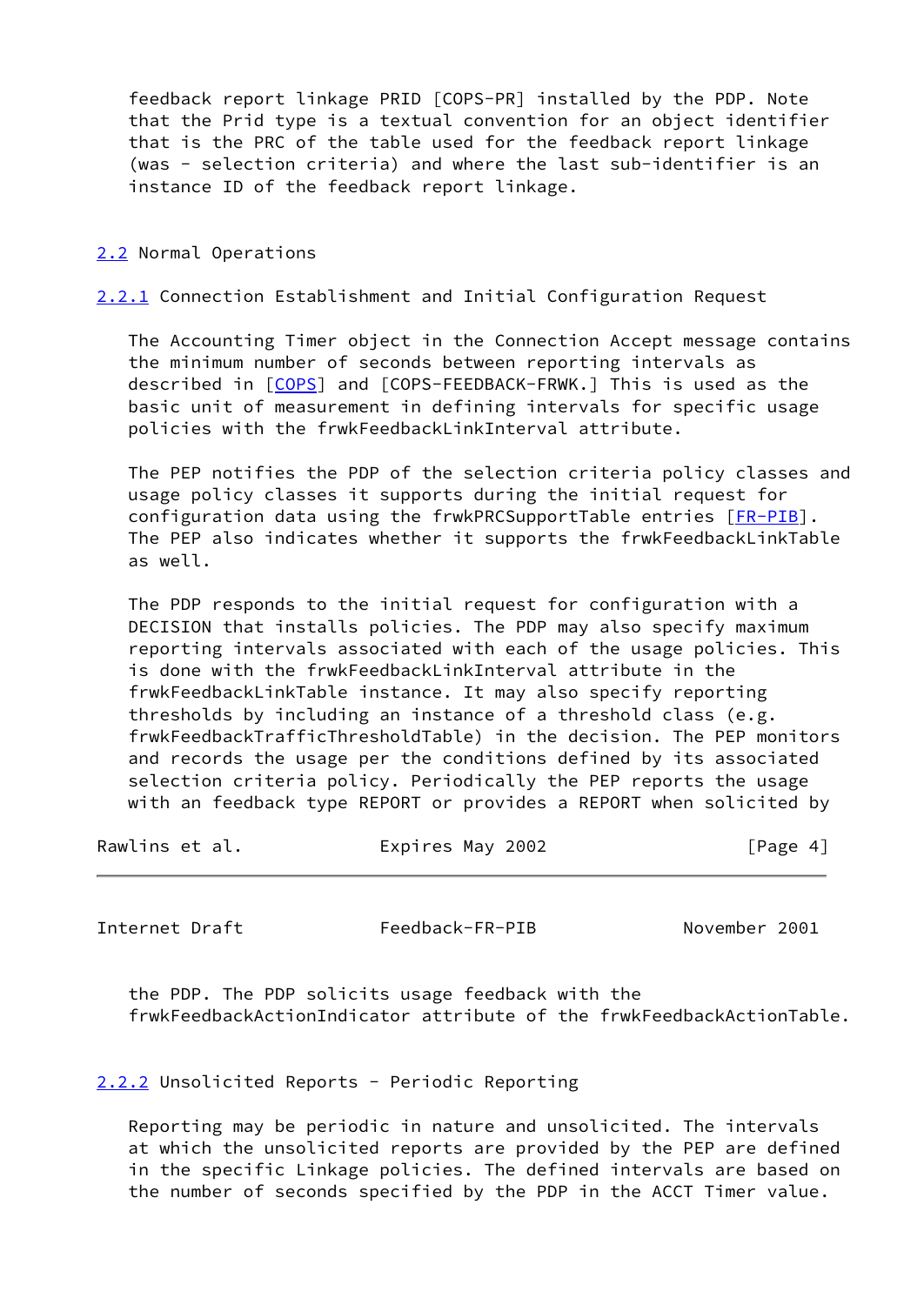The PDP may specify that the periodic unsolicited report is to only occur if a threshold is reached and/or if the usage value has changed from the previous reporting interval.

 There are cases when the PEP must supply unsolicited feedback reports that may not fall on an interval boundary. The PEP MUST provide an unsolicited REPORT containing all defined usages instances just prior to the PEP issuing a Delete Request State and just prior to the PEP de-activating a PIB instance context.

## <span id="page-5-0"></span>[2.2.3](#page-5-0) Unsolicited Reports - Reporting Conditions

 Periodic unsolicited reports for individual linkage objects can be suppressed by specifying additional conditions. Supported conditions are:

ChangeOnly

 If this flag is set in the frwkFeedbackUsageLinkFlags field, the associated usage instance is only included in a periodic unsolicited report if its value changed since the last unsolicited report.

Threshold

 If this flag is set in the frwkFeedbackUsageLinkFlags field, the associated usage instance is only included in a periodic unsolicited report, if the threshold condition referenced in the frwkLinkThreshold field evaluates successfully for the associated usage instance.

 Both conditions can be combined in one frwkFeedbackLinkUsage object. In this case both conditions need to succeed for the usage instance to be reported.

 Unsolicited reports triggered by a Delete Request State or the deactivation of a PIB instance are not subject to these conditions all usage objects must be included in these cases.

### <span id="page-5-1"></span>[2.2.4](#page-5-1) Solicited Reports

 The PDP may solicit policy usage feedback by issuing an unsolicited Decision containing the frwkFeedbackActionIndicator set to SOLICIT USAGE REPORT NOW. The PEP is to provide a solicited REPORT feedback containing usage feedback. The PEP shall continue to provide

| Rawlins et al. | Expires May 2002 | [Page 5] |
|----------------|------------------|----------|
|----------------|------------------|----------|

<span id="page-5-2"></span>Internet Draft Feedback-FR-PIB November 2001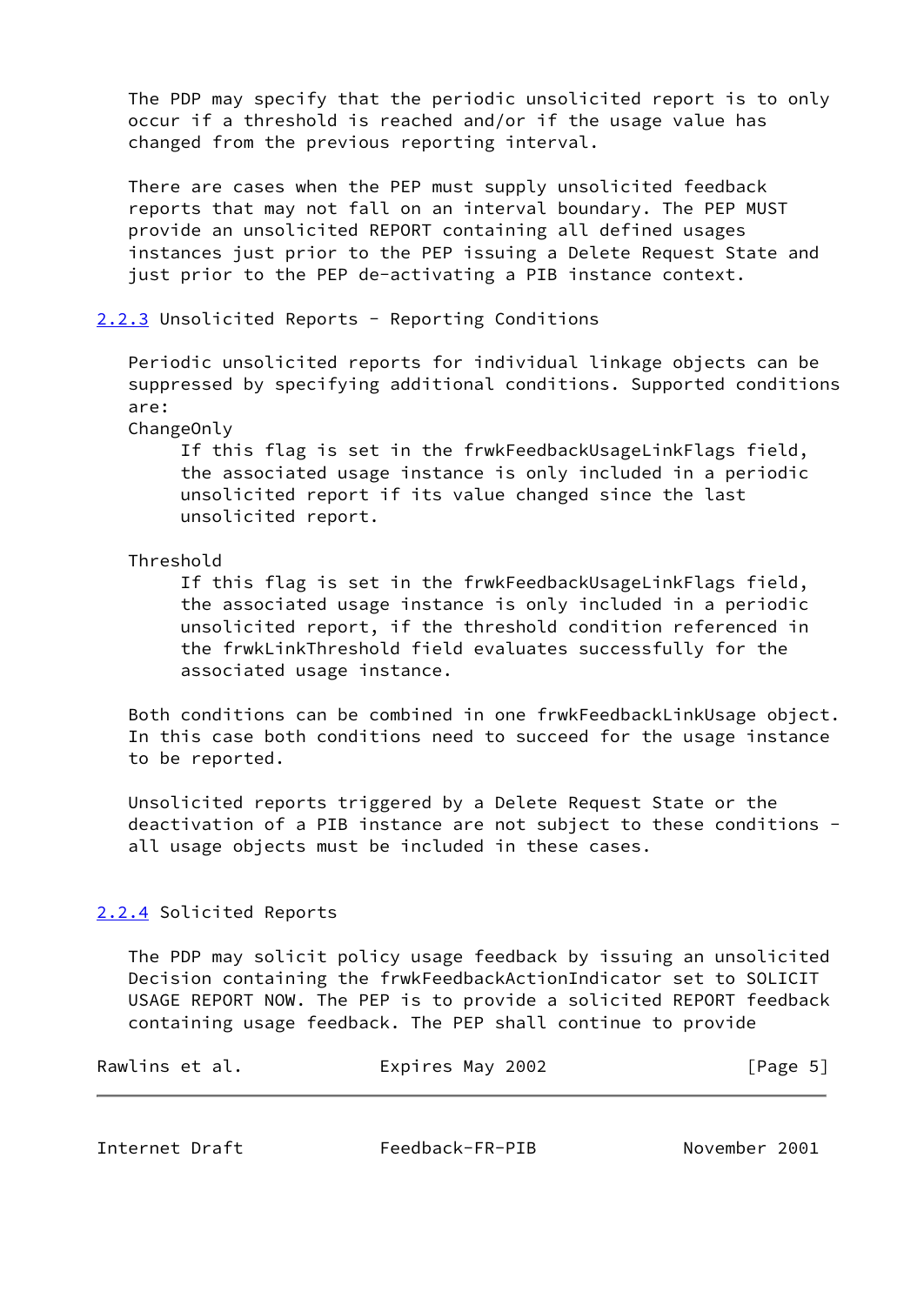periodic feedback as well at the specified intervals established at client connection acceptance.

 The reporting conditions (ChangeOnly and Threshold) do not affect solicited reports - all requested usage instances must be included.

# <span id="page-6-0"></span>[2.2.5](#page-6-0) Resuming and Suspending Periodic Feedback Reporting

 The PDP may suspend usage monitoring and tracking at the PEP with the frwkFeedbackActionIndicator set to SUSPEND USAGE MONITORING AND REPORTS. The PEP must stop tracking usage information and must not issue any feedback reports. The PDP may only suspend feedback reporting by setting the ActionIndicator to SUSPEND REPORTS ONLY. The PEP must cease sending unsolicited reports but is to continue monitoring and tracking usage. The PDP may resume the sending of feedback reports and may resume usage monitoring by setting the ActionIndicator to RESUME USAGE AND REPORTING.

 The PDP may suspend or resume for all usage instances or the PDP may specify one or more instances that are to be suspended or resumed. The frwkFeedbackActionList contains a tag identifier that references a list of one or more frwkFeedbackActionListTable entries.

 The PDP may halt usage monitoring, tracking and reporting of usage policies by removing the associated Linkage entry.

### 2.2.6 Failover

 In the event the connection is lost between the PEP and PDP, the PEP continues to track usage information as long as it continues to operate with the installed policy. When the locally installed policy at the PEP expires, the usage policy data also expires.

 Upon successful reconnection where the PEP is still caching policy, the PDP indicates to the PEP that the PEP may resume sending of the feedback type report messages. The PDP does this deterministically. It issues an unsolicited decision containing the frwkFeedbackResumeIndicator set to resume reporting. The PEP should resume reporting at the next appropriate feedback interval established upon the acceptance of the re-connection. The PDP is aware of the request state Handle(s) and the supported PRCs either through the state synchronization mechanism or because the PDP considers itself synchronized with the PEP upon reconnection.

<span id="page-6-1"></span>[3](#page-6-1) Summary of the Feedback Framework Policy Information Base

<span id="page-6-2"></span>[3.1](#page-6-2) SPPI ACCESS clause report-only

The selection criteria and linkage policy classes follow the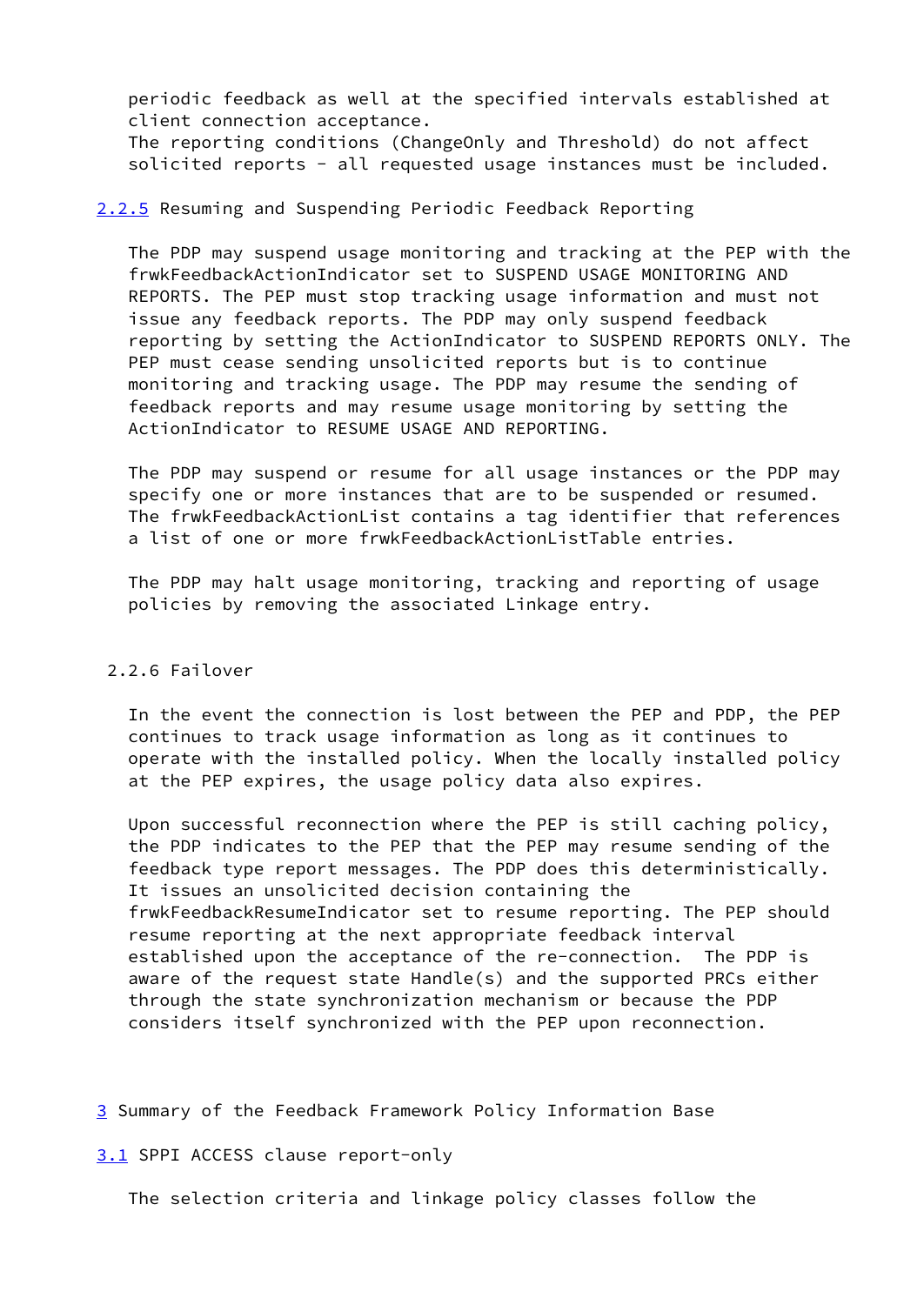definitions specified by [\[SPPI](#page-31-1)]. This structure specifies well defined policy classes and their instances residing in a common,

| Rawlins et al. | Expires May 2002 | [Page 6] |
|----------------|------------------|----------|
|----------------|------------------|----------|

<span id="page-7-1"></span>Internet Draft Feedback-FR-PIB November 2001

 virtual repository [[FR-PIB](#page-31-0)]. The additional PIB-ACCESS clause attribute of "report-only" denotes the usage policy class reported by the PEP.

<span id="page-7-0"></span>[3.2](#page-7-0) Feedback Groups and PRCs

 It is useful to define reporting intervals, and suspend, resume, and solicit characteristics as well as the common usage and selection criteria polices. These policy classes are common to account type reporting for various technologies and apply to ALL SUBJECT- CATEGORIES. The policy classes are divided into three new groups, namely, The Feedback Report Group, The Feedback Usage Group and The Feedback Selection Group.

The policy classes in the Feedback Report Group are:

- 1) Feedback Action Table
- 2) Feedback Action List Table
- 3) Feedback Selection Usage Combination Capability Table
- 4) Feedback Linkage Table

The policy classes in the Feedback Usage Group are:

- 1) Feedback Traffic Statistics Usage Table
- 2) Feedback Interface Traffic Statistics Usage Table
- 3) Feedback Traffic Statistics Threshold Table

The policy classes in the Feedback Selection Group are:

- 1) SetWatchPoint Table
- 2) Feedback DPE Selection Criteria Table
- 3) Feedback DPE Selection Query Table
- 4) Feedback DPE Interface Usage Table

### <span id="page-7-2"></span>[3.2.1](#page-7-2) Feedback Action Table

 The Feedback Action Table contains the attributes that specify action that the PEP is to take regarding policy usage, monitoring and tracking. The PDP may suspend usage monitoring and periodic reporting, suspend periodic reporting only, resume usage and periodic reporting or solicit immediate reporting. The action may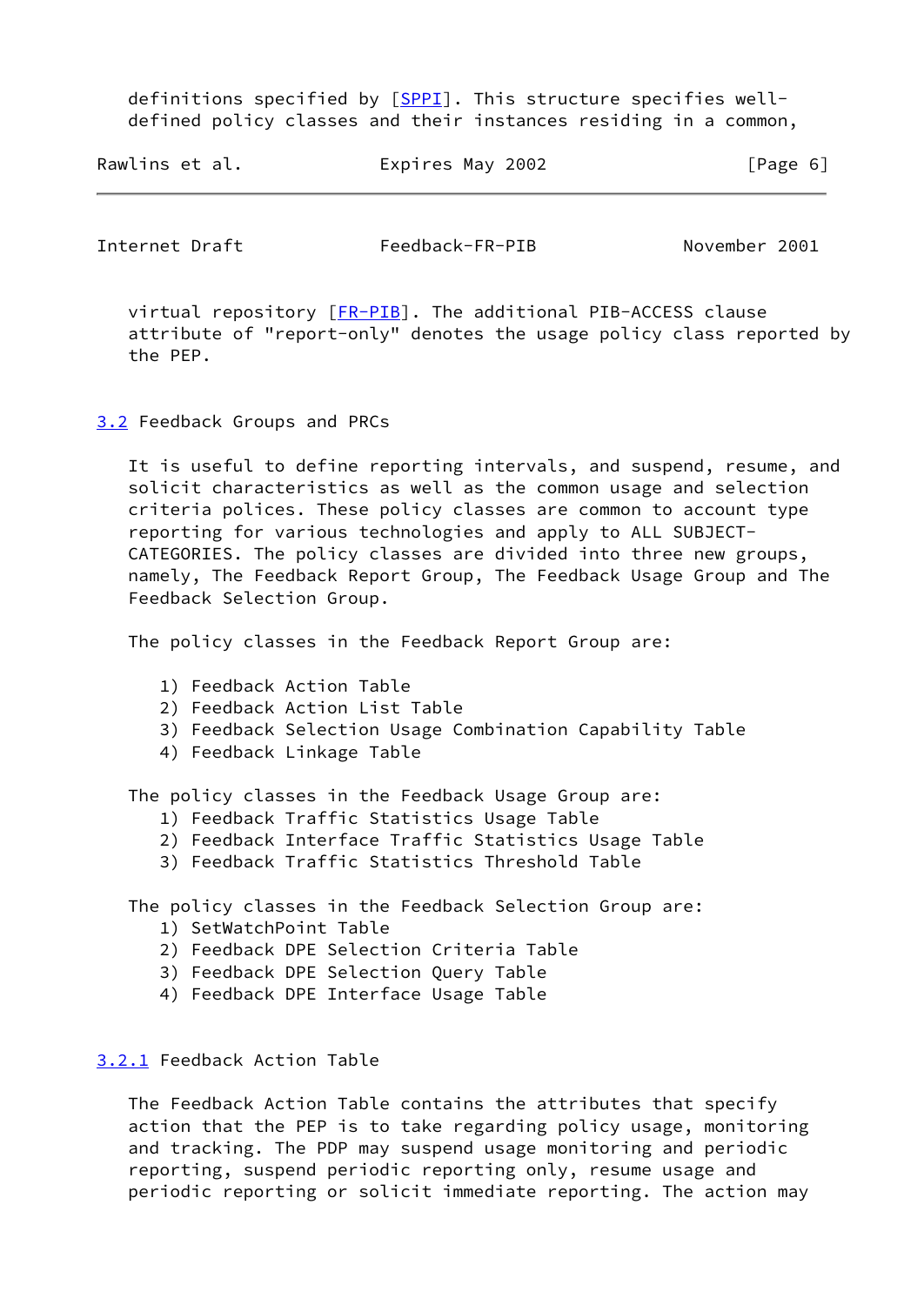affect all feedback policies or be associated with one or more policy instances.

 The Feedback Action Indicator defines the action. The Feedback Specific PRI indicates whether the action applies to all of the usage policies or to a list. The Feedback List ID is the identifier of the list of Linkage policy instances to which the action is to be applied.

 The PDP can solicit the PEP for immediate usage feedback. The PEP shall respond with a solicited report containing the usage feedback.

<span id="page-8-1"></span>Internet Draft Feedback-FR-PIB November 2001

 The PDP can direct the resumption of usage monitoring and reporting per the defined intervals. For example, the PEP may have re connected to a PDP and has cached usage policies. The PDP indicates to the PEP to resume usage tracking and monitoring and to send all the cached usage policy. The PEP shall respond at the next appropriate interval with an unsolicited report containing the usage feedback.

 The PDP can suspend the monitoring of usage policy. The PEP maintains the current usage that has been monitored but discontinues any further monitoring until the PDP directs the PEP to resume monitoring in a subsequent Decision.

 The PDP can also suspend just the reporting of usage, but not interrupt the monitoring and tracking of usage. The PEP shall discontinue sending Report messages with usage feedback until the PDP directs the PEP to resume. The PEP then begins reporting the usage feedback at the next interval.

## <span id="page-8-0"></span>[3.2.2](#page-8-0) Feedback List Table

 This table contains a list of PRIDs of the linkage table for which the PDP wants feedback reports. The value is referenced by an attribute in the Feedback Resume Table. There may be one or more instances associated with a specific list identifier defined by the Feedback Action List ID.

<span id="page-8-2"></span>[3.2.3](#page-8-2) The Feedback Selection Usage Combination Capability Table

This table defines the valid selection criteria PRC, and usage PRC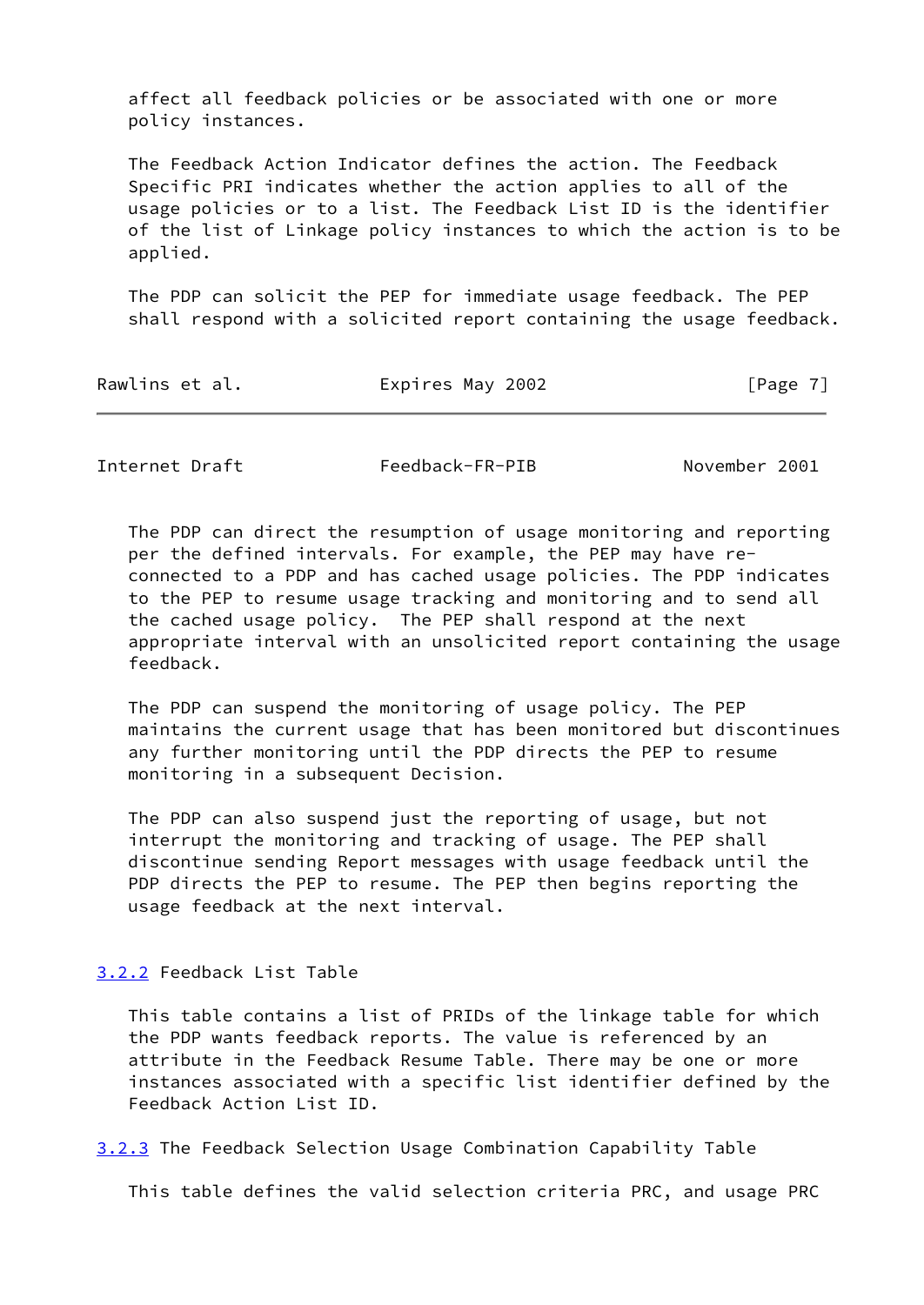and threshold PRC combinations supported.

<span id="page-9-0"></span>[3.2.4](#page-9-0) The Feedback Report Linkage Table

 This table links the selection criteria instance with the usage instance. It specifies the PRID of the selection criteria and the PRC of the usage instance. This table permits the reuse of a selection criteria instance for multiple usage policies.

 The linkage table also permits the definition of a maximum reporting interval to use when issuing the feedback type reports for the usage instance. This interval is defined in units of the Accounting Timer Interval specified in the client accept message. A value of 0 in this attribute indicates that the usage policy must be solicited.

<span id="page-9-4"></span>[3.2.5](#page-9-4) The Feedback Traffic Statistics Usage Table

 This table describes the packet counts, byte counts, last timestamp when a packet was received and the PRID of the associated Feedback Report Linkage instance. The count and timestamp information is monitored and recorded by the PEP and supplied to the PDP with the feedback type report message within the maximum interval specified.

| Rawlins et al. | Expires May 2002 | [Page 8] |
|----------------|------------------|----------|
|----------------|------------------|----------|

<span id="page-9-2"></span>Internet Draft Feedback-FR-PIB November 2001

<span id="page-9-5"></span>[3.2.6](#page-9-5) The Feedback Interface Traffic Statistics Usage Table

 This table is similar to the table described above, except that it includes an additional reference to an interface. This table should be used with a selection criteria that matches an element that is assigned to multiple interfaces. The interface field can be used to associate the instances of this table with the specific element<sup>3</sup>s assignment.

<span id="page-9-1"></span>[3.2.7](#page-9-1) The Feedback Traffic Statistics Threshold Table

 This table is used to provide threshold values for the attributes described in the above usage tables.

<span id="page-9-3"></span>[3.2.8](#page-9-3) The SetWatchPoint Table

 This table defines a selection criteria policy that identifies the enforcement policy processing point at which the associated usage policy is to be monitored. This is useful in the data path models where re-use of the enforcement policy occurs and is implemented in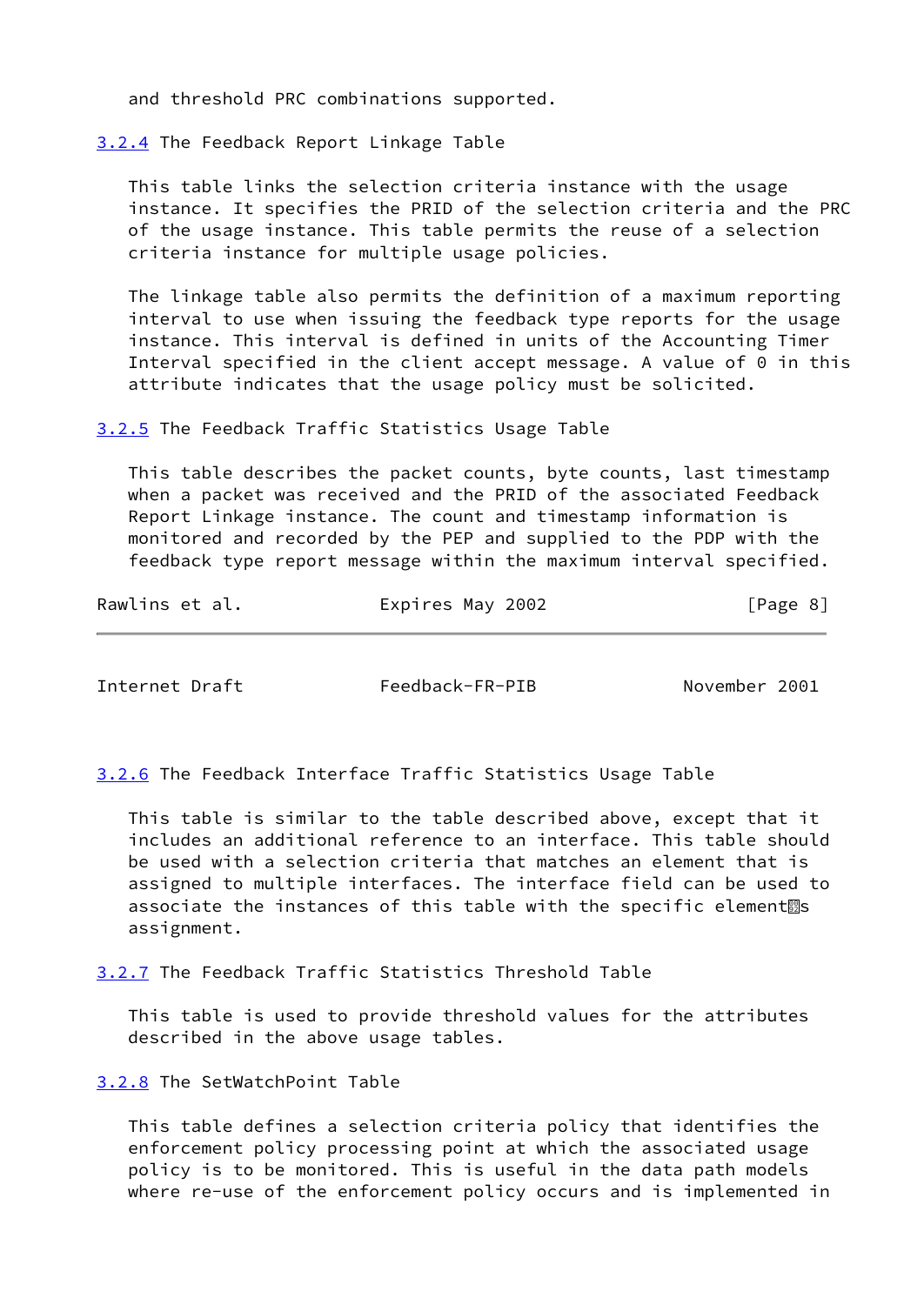a linked fashion. For example, it may be useful to monitor and feedback the packet usage at a specific dropper enforcement policy in the DiffServ PIB.

<span id="page-10-0"></span>[3.2.9](#page-10-0) Feedback DPE Selection Criteria Table

 This table is an example of a Selection Criteria PRC that references a specific instance of a shared object. It is based on the popular model of a data path consisting of multiple linked data path elements (DPEs). A single data path can be assigned to multiple interfaces by a single entry in the Data Path Table [\[DIFFSERV-PIB](#page-31-2)], elements within this data path however can collect usage information for each assignment individually.

 Instances of this class allow the PDP to select a specific assignment of a data path element to be selected for usage reporting. This is achieved by the combination of references to a Data Path Entry, a Data Path Element and the Interface. It is expected to be used in combination with the FrwkFeedbackTrafficUsage PRC.

<span id="page-10-1"></span>[3.2.10](#page-10-1) Feedback DPE Selection Query Table

 This Selection Criteria PRC is similar to the DPE Selection Criteria Table, however it is missing the reference to a specific interface. This means an instance of this class can select multiple assignments of a data path element for usage collection. Each selected assignment of the DPE creates its own usage instance. This selection criteria PRC is expected to be used together with a usage PRC that includes the a reference to an interface, so the results can be assigned uniquely.

| Rawlins et al. | Expires May 2002 | [Page 9] |
|----------------|------------------|----------|
|----------------|------------------|----------|

<span id="page-10-3"></span>Internet Draft Feedback-FR-PIB November 2001

<span id="page-10-4"></span>[3.2.11](#page-10-4) Feedback DPE Interface Usage Table

 The DPE Interface Usage class is an extension of the generic Traffic Usage class that also includes a reference to a frwkIfRoleComboEntry that represents the interface, this instance is associated with.

<span id="page-10-2"></span>[4](#page-10-2) The Feedback Framework PIB Module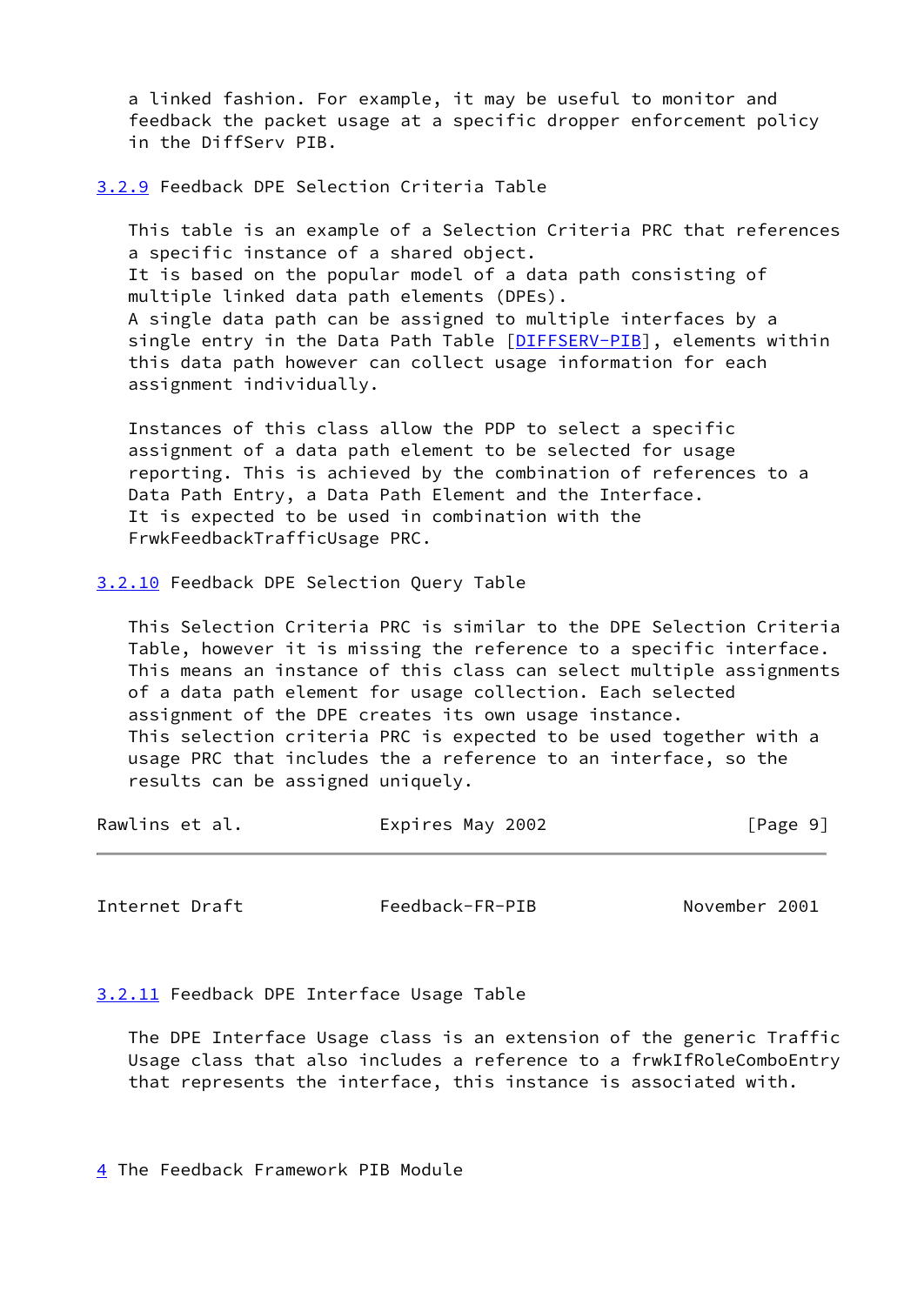FEEDBACK-FRAMEWORK-PIB PIB-DEFINITIONS ::= BEGIN IMPORTS ExtUTCTime, Unsigned32, Unsigned64, Integer32, MODULE-IDENTITY, OBJECT-TYPE FROM COPS-PR-SPPI TruthValue, TEXTUAL-CONVENTION FROM SNMPv2-TC PolicyInstanceId, PolicyReferenceId FROM COPS-PR-SPPI-TC; RoleCombination FROM FRAMEWORK-ROLE-PIB; Counter64 FROM SNMPv2-SMI; feedbackPolFrameworkPib MODULE-IDENTITY SUBJECT-CATEGORIES { all } LAST-UPDATED "200011171000Z" ORGANIZATION "IETF RAP WG" CONTACT-INFO " Diana Rawlins WorldCom 901 International Parkway Richardson, TX 75081 Phone: 972 729 1044 Email: diana.rawlins@wcom.com Amol Kulkarni JF3-206 2111 NE 25th Ave Hillsboro, Oregon 97124 Phone: 503-712-1168 Email: amol.kulkarni@intel.com Kwok Ho Chan Nortel Networks, Inc. 600 Technology Park Drive Billerica, MA 01821 USA Phone: 978-288-8175 Email: khchan@nortelnetworks.com Rawlins et al. Expires May 2002 [Page 10] Internet Draft Feedback-FR-PIB November 2001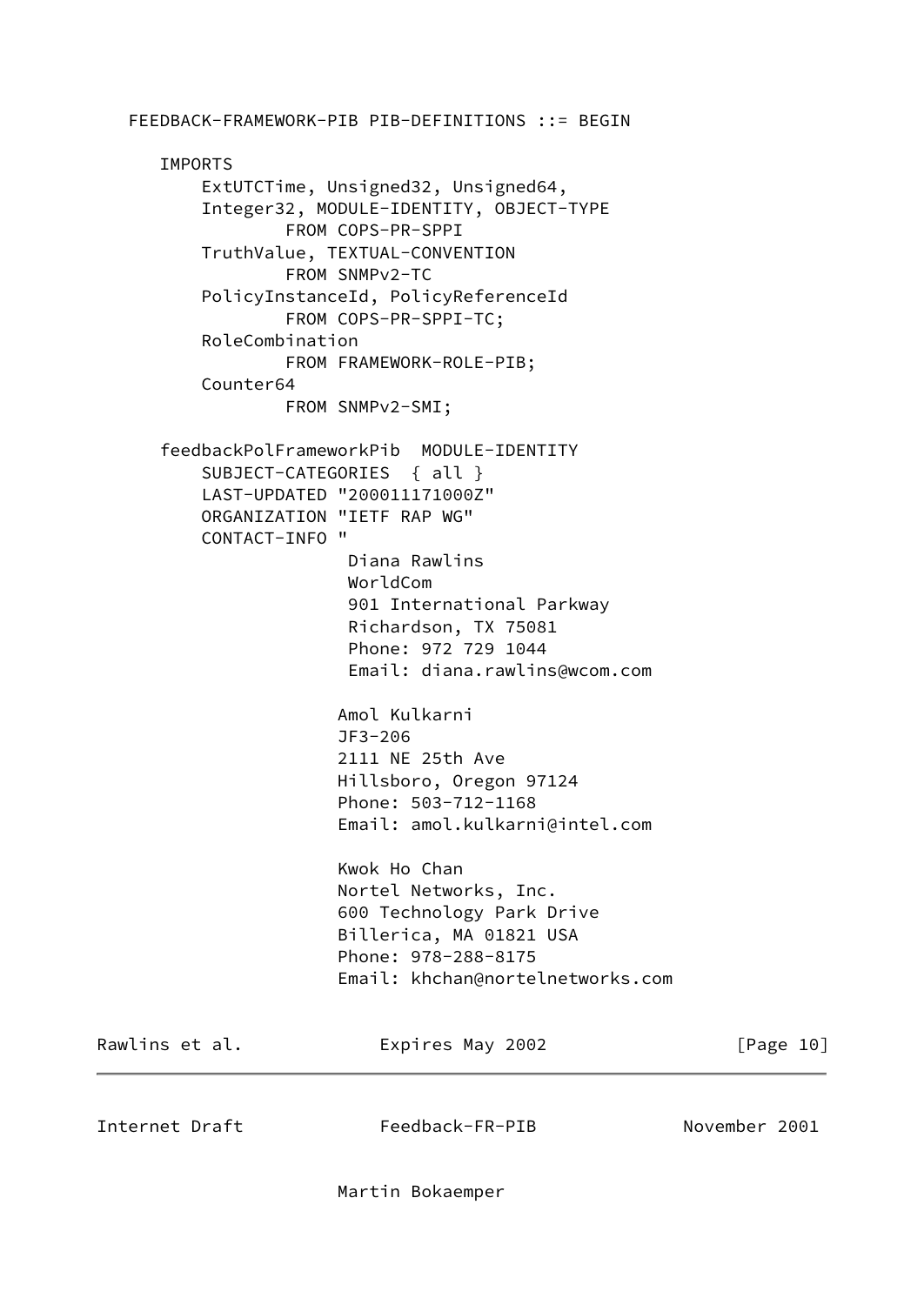Unisphere Networks 700 Silver Seven Road Kanata, ON, K2V 1C3, Canada Phone: 613-591-2735 Email: mbokaemper@unispherenetworks.com" DESCRIPTION "The PIB module containing the base set of policy rule classes that are required for support of all policy usage monitoring, tracking and reporting policies" ::= { tbd } -- -- The feedback report group  $-$  frwkFeedbackGroupClasses OBJECT IDENTIFIER ::= { feedbackPolFrameworkPib 1 }  $-$  -- Feedback Action Table - frwkFeedbackActionTable OBJECT-TYPE SYNTAX SEQUENCE OF FrwkFeedbackActionEntry PIB-ACCESS install STATUS current DESCRIPTION "This class contains a single PRI that indicates that the PEP is to resume the sending of feedback type reports." ::= { frwkFeedbackGroupClasses 1} frwkFeedbackActionEntry OBJECT-TYPE SYNTAX FrwkFeedbackActionEntry STATUS current DESCRIPTION "An instance of this class can indicates a action the PEP is to take regarding the usage policies." PIB-INDEX { frwkFeedbackActionId} ::= { frwkFeedbackActionTable 1} FrwkFeedbackActionEntry ::= SEQUENCE { frwkFeedbackActionId InstanceId, frwkFeedbackActionIndicator INTEGER, frwkFeedbackActionSpecificPri INTEGER, frwkFeedbackActionList TagReference }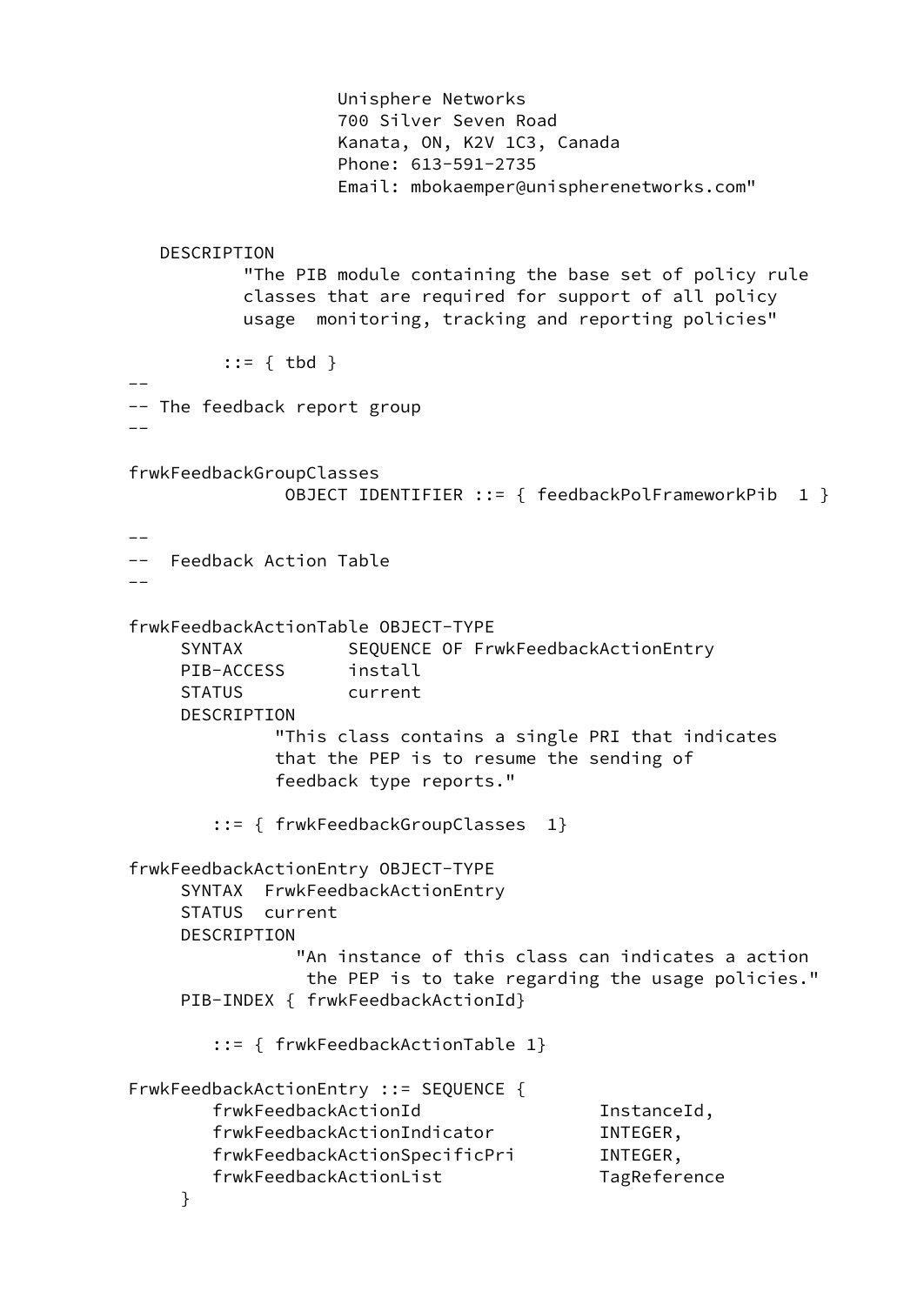Internet Draft Feedback-FR-PIB November 2001 frwkFeedbackActionId OBJECT-TYPE SYNTAX InstanceID STATUS current DESCRIPTION " An arbitrary integer index that uniquely identifies an instance of the frwkFeedbackActionTable class." ::= { frwkFeedbackActionEntry 1} frwkFeedbackActionIndicator OBJECT-TYPE SYNTAX INTEGER { SUSPEND USAGE MONITORING\_AND\_REPORTS(0) SUSPEND\_REPORTS\_ONLY(1) RESUME\_USAGE AND REPORTING(2) SOLICIT USAGE REPORT NOW(3) } STATUS current DESCRIPTION "The value indicates if the PEP is to send cached usage policies via feedback type report messages. The enumeration values are: (0) SUSPEND USAGE MONITORING\_AND\_REPORTS (1) SUSPEND\_REPORTS\_ONLY (2) RESUME\_USAGE AND REPORTING (3) SOLICIT USAGE REPORT NOW " ::= { frwkFeedbackActionEntry 2 } frwkFeedbackActionSpecificPri OBJECT-TYPE SYNTAX TruthValue STATUS current DESCRIPTION "A value of 0 indicates that the frwkFeedbackActionListId attribute should be ignored, and the action applied to all policies. A value of 1 indicates that the action entry has a specific list of policies to which it is to be applied." ::= { frwkFeedbackActionEntry 3} frwkFeedbackActionList OBJECT-TYPE SYNTAX TagReference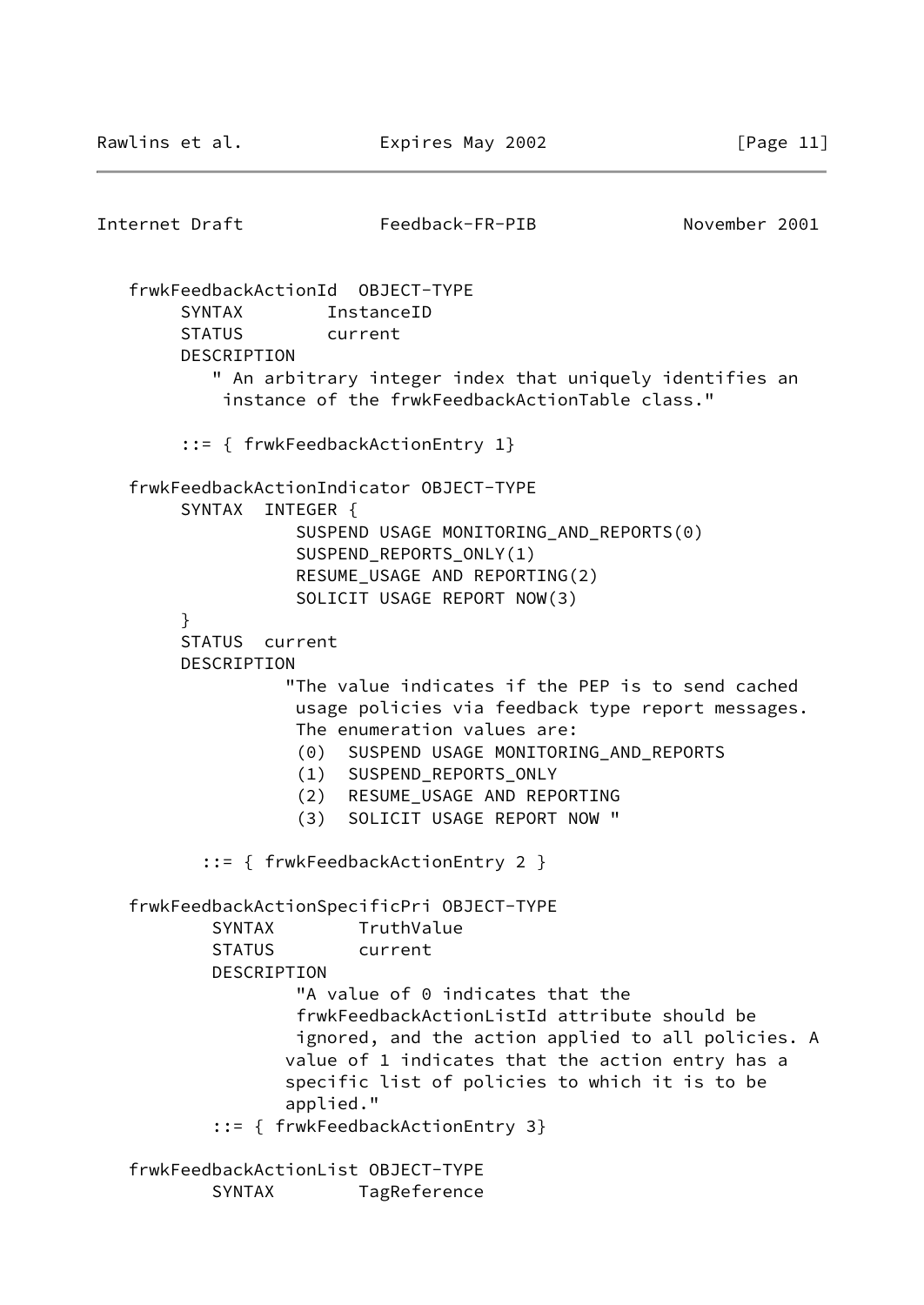STATUS current DESCRIPTION "Identifies a list of frwkFeedbackActionListTable instances associated with the action described by this instance" ::= { frwkFeedbackActionEntry 4} -- -- Feedback Action List Table -- Rawlins et al. **Expires May 2002** [Page 12] Internet Draft Feedback-FR-PIB November 2001 frwkFeedbackActionListTable OBJECT-TYPE SYNTAX SEQUENCE OF FrwkFeedbackActionListEntry PIB-ACCESS install STATUS current DESCRIPTION "This class contains the PRIDs of the linkage instance which are to be impacted by the frwkFeedbackActionIndicator for this list." ::= { frwkFeedbackGroupClasses 2} frwkFeedbackActionListEntry OBJECT-TYPE SYNTAX FrwkFeedbackActionListEntry STATUS current DESCRIPTION "This class identifies a set of linkage instances for which the PDP is suspending, resuming or soliciting usage feedback." PIB-INDEX {frwkFeedbackActionListId } UNIQUENESS { frwkFeedbackActionListGroup, frwkFeedbackActionListPRID } ::= { frwkFeedbackActionListTable 1} FrwkFeedbackActionListEntry::= SEQUENCE { frwkFeedbackActionListId InstanceID, frwkFeedbackActionListGroup TagId, frwkFeedbackActionListPRID Prid }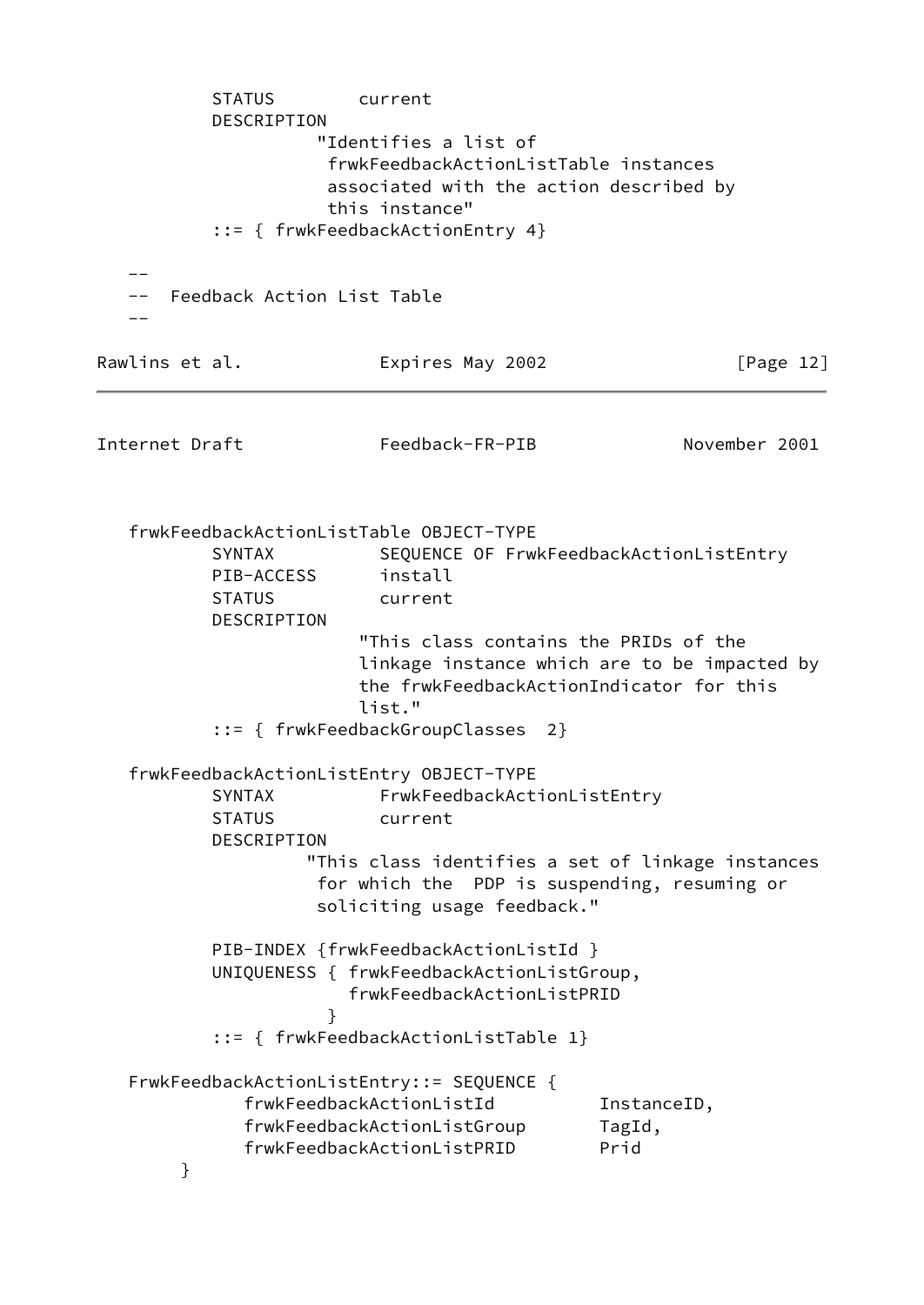frwkFeedbackActionListId OBJECT-TYPE SYNTAX InstanceId STATUS current DESCRIPTION "Arbitrary integer index that uniquely identifies an instance of the class." ::= { frwkFeedbackActionListEntry 1 } frwkFeedbackActionListListGroup OBJECT-TYPE SYNTAX TagId STATUS current DESCRIPTION "Represents the binding between the Action table entry and the Action List table entries" ::= { frwkFeedbackActionListEntry 2 } frwkFeedbackActionListPRID OBJECT-TYPE SYNTAX Prid STATUS current DESCRIPTION Rawlins et al. **Expires May 2002** [Page 13] Internet Draft Feedback-FR-PIB November 2001 "The PRID of the linkage instance(s) belonging to the list of instances identified by the list id upon which the suspend, resume or solicit action is directed." ::= { frwkFeedbackActionListEntry 3 }  $-$  -- The Feedback Selection Usage Combination Capability Table - frwkFeedbackSelUsageComboCapsTable OBJECT-TYPE SYNTAX SEQENCE OF FrwkFeedbackSelUsageComboCapsEntry PIB-ACCESS notify STATUS current DESCRIPTION "This table defines the valid combinations of the selection criteria PRCs, the usage PRCs and the threshold PRCs that the PEP supports." ::= { frwkFeedbackGroupClasses 3}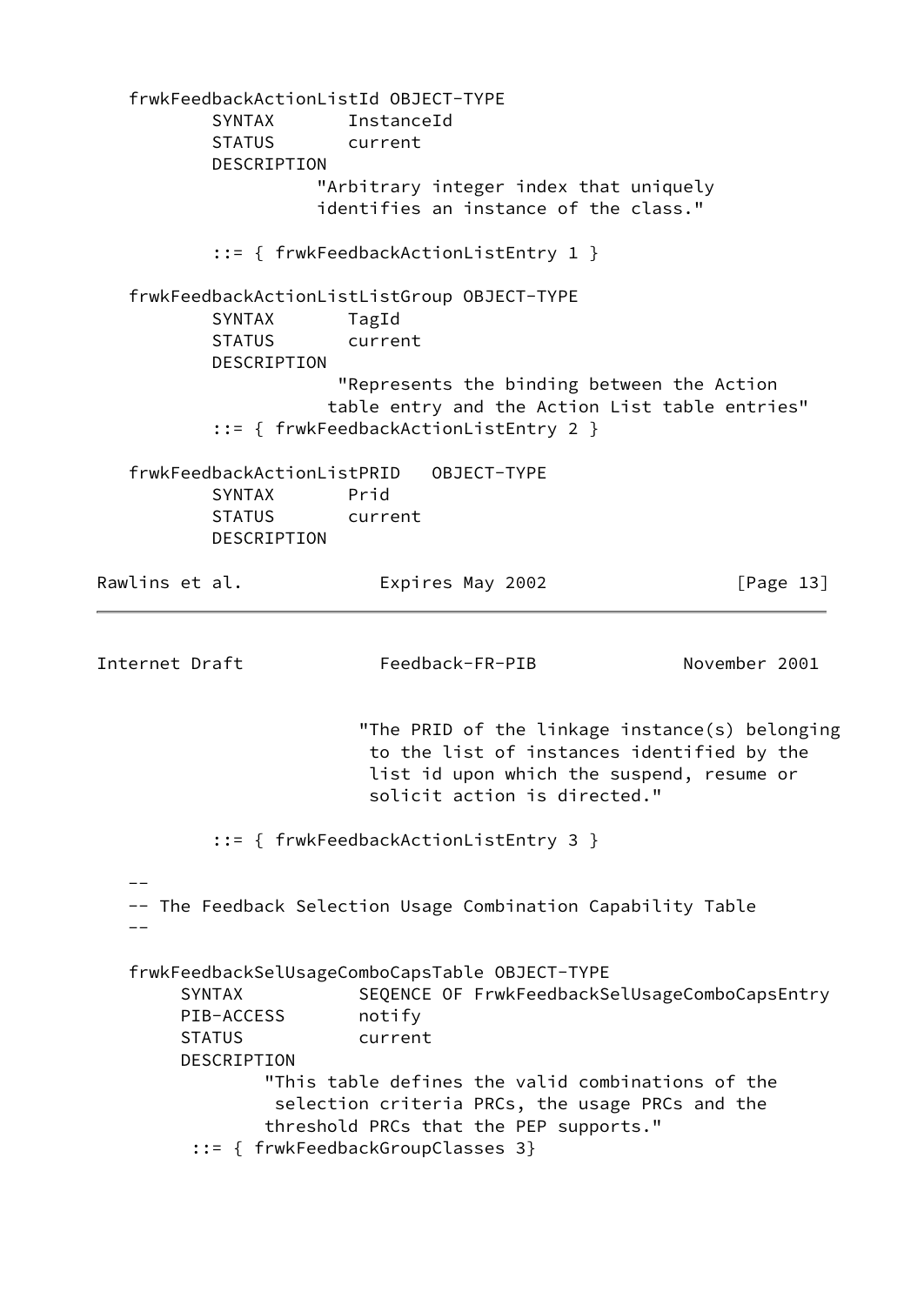frwkFeedbackSelUsageComboCapsEntry OBJECT-TYPE SYNTAX FrwkFeedbackSelUsageComboCapsEntry STATUS current DESCRIPTION "The attributes of this class identify valid combinations of selection criteria, usage and threshold PRCs for feedback supported by the PEP device." PIB-INDEX {frwkFeedbackActionLinkId} UNIQUENESS { frwkFeedbacSelUsageComboCapId, frwkFeedbackSelUsageComboCapSelection, frwkFeedbackSelUsageComboCapUsage, frwkFeedbackSelUsageComboCapThreshold } ::= {frwkFeedbackSelUsageComboTable 1} FrwkFeedbackSelUsageComboCapsEntry ::= SEQUENCE { frwkFeedbackSelUsageComboCapId InstanceID, frwkFeedbackSelUsageComboCapSelection OBJECT IDENTIFIER, frwkFeedbackSelUsageComboCapUsage OBJECT IDENTIFIER, frwkFeedbackSelUsageComboCapThreshold OBJECT IDENTIFIER } frwkFeedbackSelUsageComboCapId OBJECT-TYPE SYNTAX InstanceID STATUS current DESCRIPTION " An arbitrary integer index that uniquely identifies an instance of the frwkFeedbackSelUsageComboCapsEntry class." ::= { frwkFeedbackSelUsageComboCapsEntry 1} Rawlins et al. **Expires May 2002** [Page 14] Internet Draft Feedback-FR-PIB November 2001 frwkFeedbackSelUsageComboCapSelection OBJECT-TYPE SYNTAX OBJECT IDENTIFIER STATUS current DESCRIPTION "The PRC of the selection class that is supported by the device in the combination defined by this instance." ::= { frwkFeedbackSelUsageComboCapsEntry 2} frwkFeedbackSelUsageComboCapUsage OBJECT-TYPE SYNTAX OBJECT IDENTIFIER STATUS current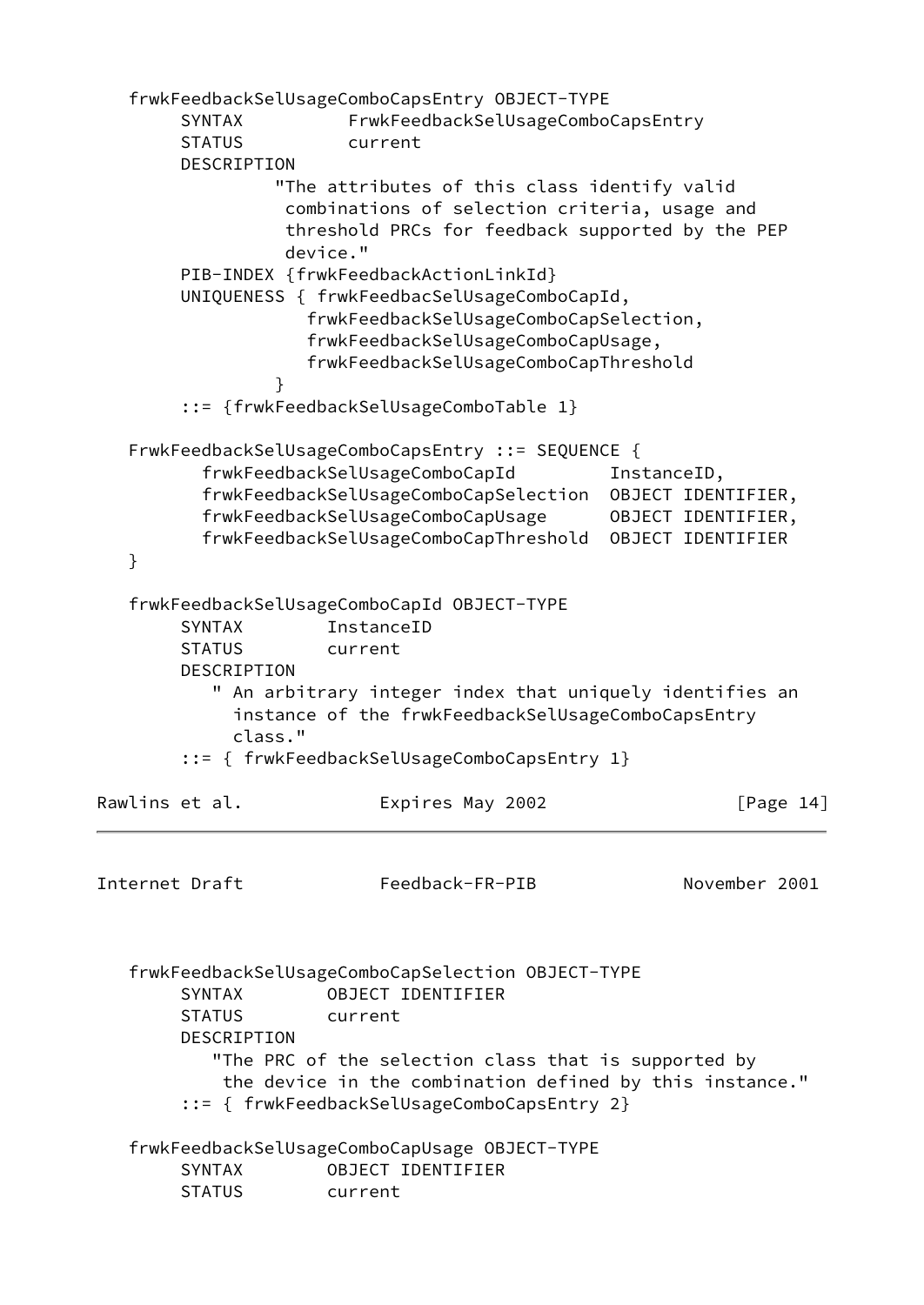```
 DESCRIPTION
           "The PRC of the usage policy class that is supported by
            the device in combination with the selection PRC and the
            threshold PRC defined in this instance."
         ::= { frwkFeedbackSelUsageComboCapsEntry 3}
    frwkFeedbackSelUsageComboCapThreshold OBJECT-TYPE
           SYNTAX OBJECT IDENTIFIER
           STATUS current
           DESCRIPTION
              "The PRC of the threshold class that is supported by
               the device in the combination defined by this instance."
           ::= { frwkFeedbackSelUsageComboCapsEntry 2}
   - -- The Feedback Report Linkage Table
 --
    frwkFeedbackLinkTable OBJECT-TYPE
       SYNTAX SEQUENCE OF FrwkFeedbackLinkEntry
       PIB-ACCESS Install
        STATUS current
        DESCRIPTION
                 "This class associates the selection criteria with the
                  usage policy. It also permit the defining of the max
                  interval used for reporting the usage instance."
        ::= { frwkFeedbackGroupClasses 4}
    frwkFeedbackLinkEntry OBJECT-TYPE
       SYNTAX FrwkFeedbackLinkEntry
        STATUS current
        DESCRIPTION
                 "This class associates the selection criteria with the
                  usage policy. It also permits the defining of the max
                  interval used for reporting the usage instance."
        PIB-INDEX {frwkFeedbackActionLinkId}
        UNIQUENESS { frwkFeedbackLinkId,
                    frwkFeedbackLinkSel,
                    frwkFeedbackLinkUsage }
Rawlins et al.                   Expires May 2002                   [Page 15]
Internet Draft Feedback-FR-PIB November 2001
```
::= {frwkFeedbackLinkTable 1}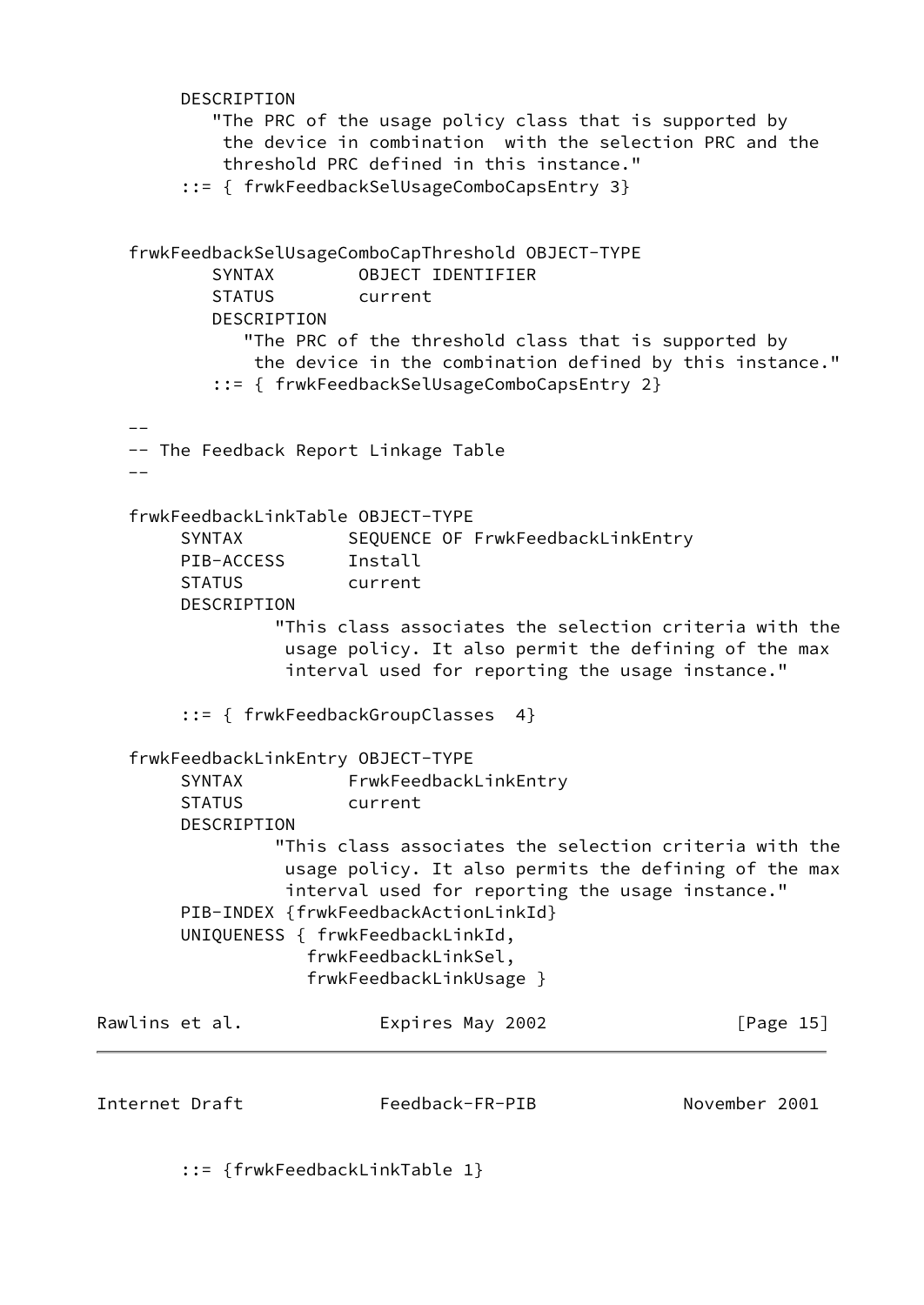FrwkFeedbackLinkEntry ::= SEQUENCE { frwkFeedbackLinkId InstanceID, frwkFeedbackLinkSel Prid, frwkFeedbackLinkUsage OBJECT IDENTIFIER, frwkFeedbackLinkInterval Integer32, frwkFeedbackLinkThreshold Prid, frwkFeedbackLinkFlags BITS } frwkFeedbackLinkId OBJFCT-TYPF SYNTAX InstanceID STATUS current DESCRIPTION " An arbitrary integer index that uniquely identifies an instance of the frwkFeedbackLinkTable class." ::= { frwkFeedbackLinkEntry 1} frwkFeedbackLinkSel OBJECT-TYPE SYNTAX Prid STATUS current DESCRIPTION "The PRID of the selection criteria instance that defines the conditions to use by the PEP for monitoring the usage." ::= { frwkFeedbackLinkEntry 2} frwkFeedbackLinkUsage OBJECT-TYPE SYNTAX OBJECT IDENTIFIER STATUS current DESCRIPTION "The PRC of the usage policy class that the PEP uses to monitor, record and report." ::= { frwkFeedbackLinkEntry 3} frwkFeedbackLinkInterval OBJECT-TYPE SYNTAX Integer32 STATUS current DESCRIPTION "Maximum interval in units of the value of the Accounting Timer specified by the PDP in the client accept message. A frwkFeedbackLinkInterval of 1 is equal to the value of the Accounting Timer. This value must be 1 or greater. " ::= { frwkFeedbackLinkEntry 4} frwkFeedbackLinkThreshold OBJECT-TYPE SYNTAX Prid STATUS current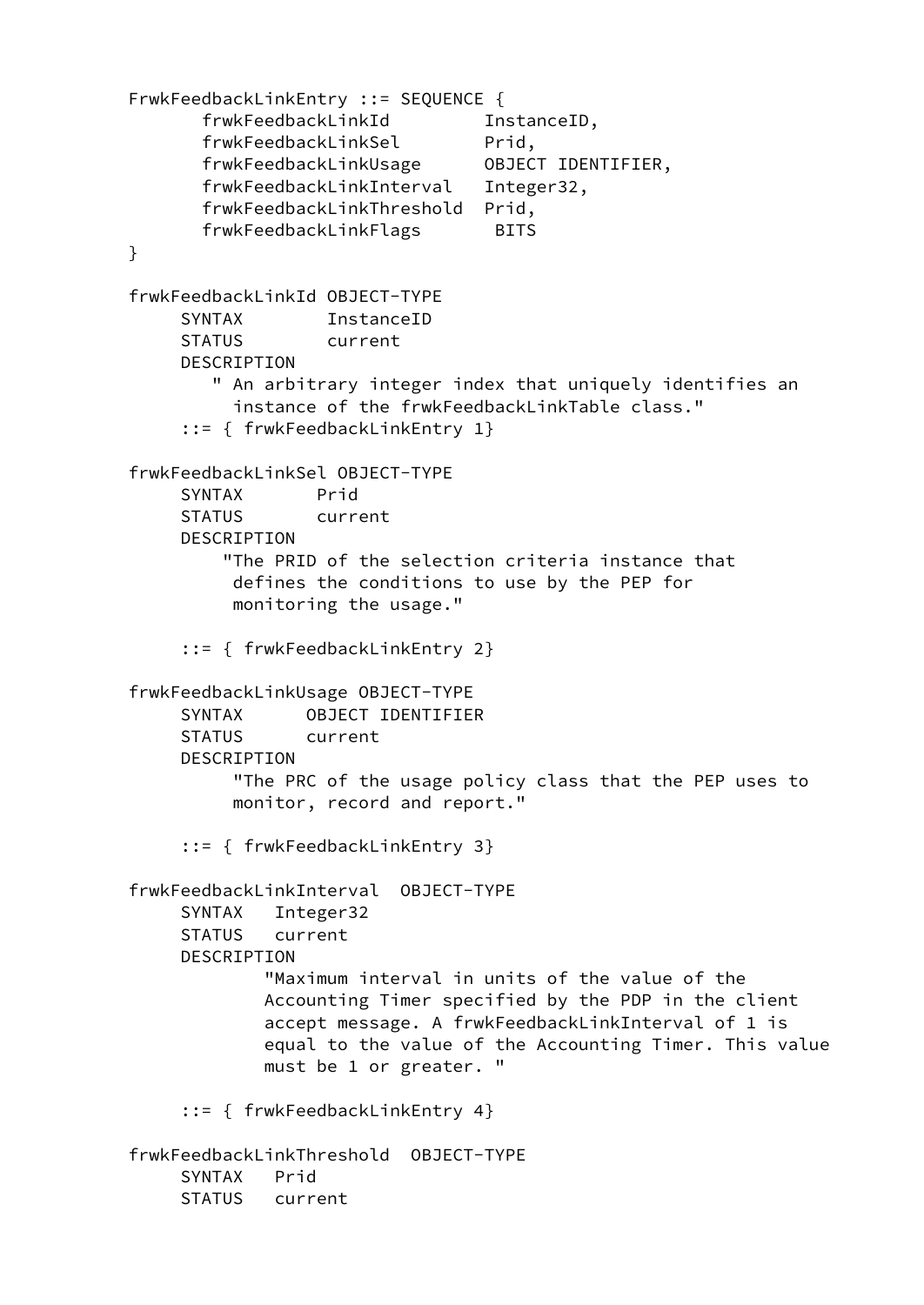--

```
Internet Draft Feedback-FR-PIB November 2001
        DESCRIPTION
                "The PRID of the threshold class instance. This
                instance specifies the threshold values for the usage
                policy."
        ::= { frwkFeedbackLinkEntry 5}
   frwkFeedbackLinkFlags OBJECT-TYPE
        SYNTAX BITS {
                        periodic(0),
                         threshold(1),
                        changeOnly(2),
 }
        STATUS current
        DESCRIPTION
               "This value indicates the reporting basis of the usage
                policy. The feed back may be generated on demand, on a
                periodic basis regardless of a change in value from the
                previous report, on a periodic basis if a change in
                value has occurred, or the usage is reported when an
                identified threshold value in the usage instance has
                been reached. If the ഇperiodic圞 flag is set, the PEP will provide
                unsolicited reports at the rate specified in
                frwkFeedbackLinkInterval. If the operiodic圝 flag is not set, reports will only be
                generated when solicited by the PDP. The <u>剛</u>threshold圞 and 駟changeOnly圞 flags make the
               periodic reports conditional - these flags only make
sense in combination with the operiodic1 flag."
           ::= { frwkFeedbackLinkEntry 6}
  -- -- All actual usage classes are in the separate
   -- FrwkFeedbackUsageClasses group
 --
   FrwkFeedbackUsageClasses
       OBJECT IDENTIFIER ::= { feedbackPolFrameworkPib 2 }
```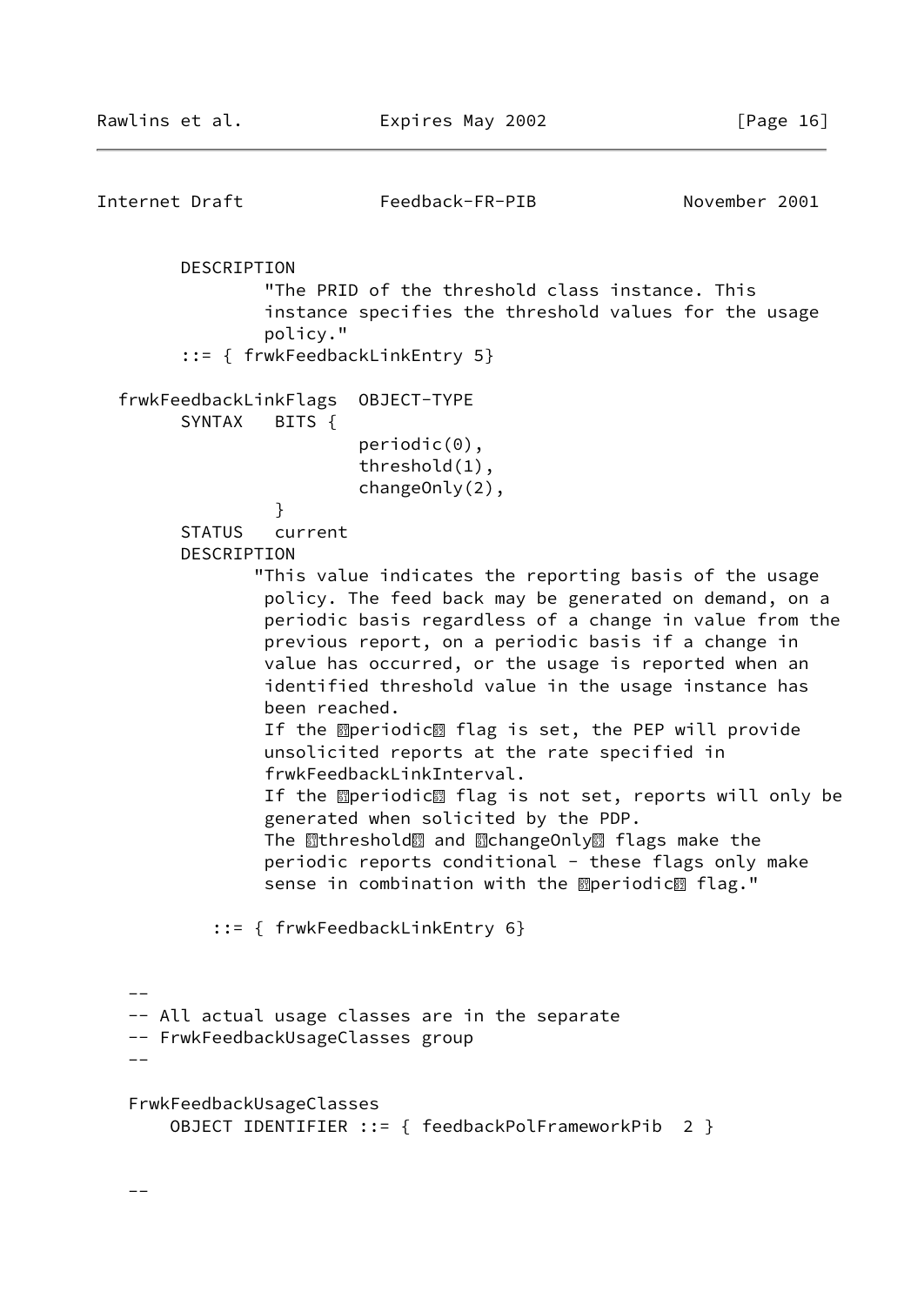-- The generic traffic (byte & packet count) usage class - frwkFeedbackTrafficUsageTable OBJECT-TYPE SYNTAX SEQUENCE OF FrwkFeedbackTrafficUsageEntry PIB-ACCESS report-only STATUS current DESCRIPTION "This class defines the usage attributes that the PEP is to monitor for plain traffic handling elements Rawlins et al. Expires May 2002 [Page 17] Internet Draft Feedback-FR-PIB November 2001 like filters. All packets and the bytes contained in these packets are counted. It also contains the PRID of the linkage instance associating the selection criteria instance with the usage instance." ::= { frwkFeedbackUsageClasses 1} frwkFeedbackTrafficUsageEntry OBJECT-TYPE SYNTAX FrwkFeedbackTrafficUsageEntry STATUS current DESCRIPTION "Defines the attributes the PEP is to monitor, record and report." PIB-INDEX {frwkFeedbackTrafficUsageId} UNIQUENESS { frwkFeedbackTrafficUsageLinkPRID } ::= {frwkFeedbackTrafficUsageTable 1} FrwkFeedbackTrafficUsageEntry ::= SEQUENCE { FrwkFeedbackTrafficUsageId InstanceID, frwkFeedbackTrafficUsageLinkPRID Prid, frwkFeedbackTrafficUsagePacketCount Counter64, frwkFeedbackTrafficUsageByteCount Counter64 } frwkFeedbackTrafficUsageId OBJECT-TYPE SYNTAX InstanceId STATUS current DESCRIPTION "Arbitrary integer index that uniquely identifies an instance of the class." ::= { frwkFeedbackTrafficUsageEntry 1 }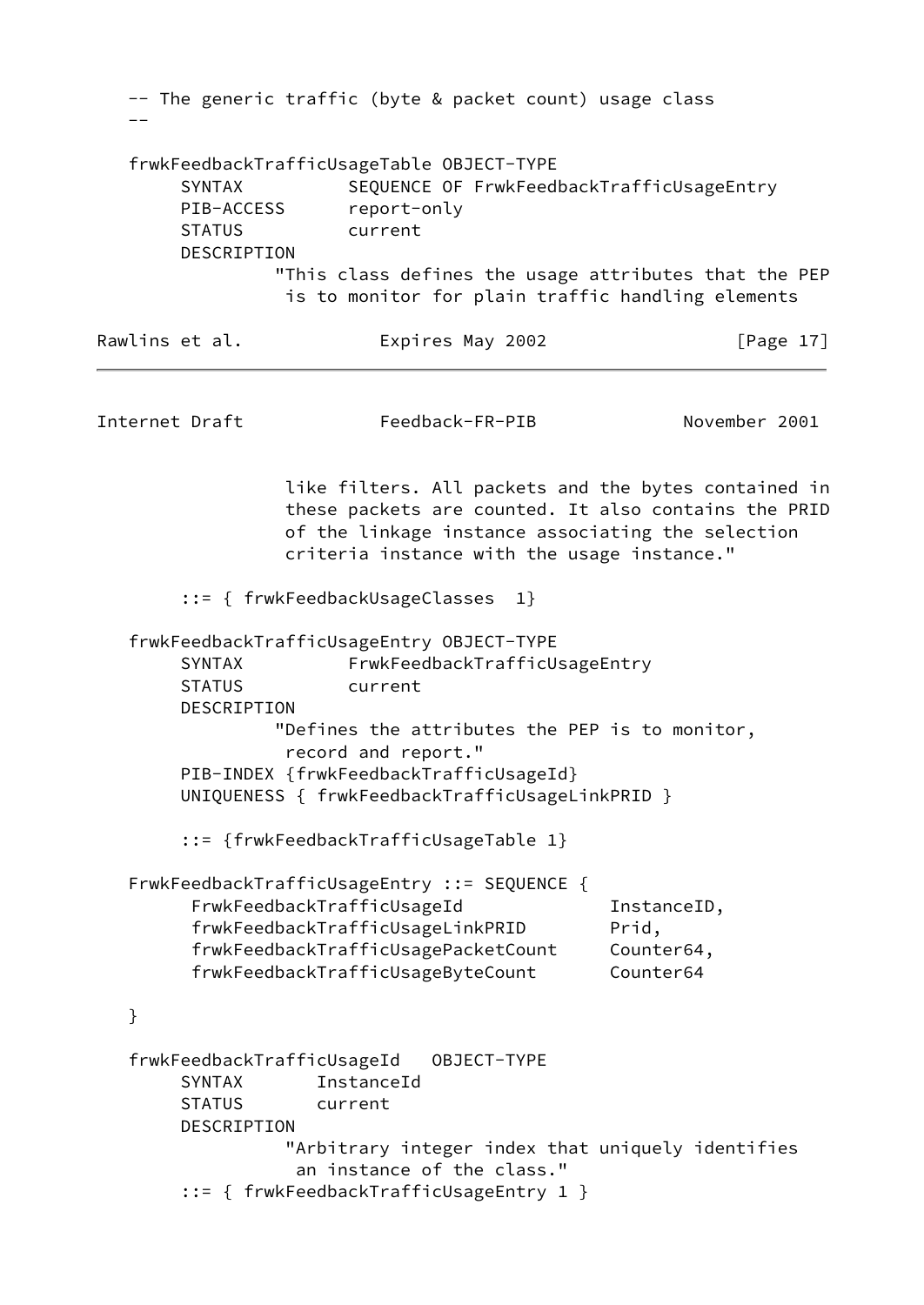frwkFeedbackTrafficUsageLinkPRID OBJECT-TYPE SYNTAX Prid STATUS current DESCRIPTION "The PRID of the Linkage policy instance used to base this usage policy instance upon." ::= { frwkFeedbackTrafficUsageEntry 2 } frwkFeedbackTrafficUsagePacketCount OBJECT-TYPE SYNTAX Counter64 STATUS current DESCRIPTION "The count of packets handled by the associated element during the reporting interval." ::= {frwkFeedbackTrafficUsageEntry 3} frwkFeedbackTrafficUsageByteCount OBJECT-TYPE Rawlins et al. Expires May 2002 [Page 18] Internet Draft Feedback-FR-PIB November 2001 SYNTAX Counter64 STATUS current DESCRIPTION "The byte count of packets handled by the associated element." ::= { frwkFeedbackTrafficUsageEntry 4} -- -- The traffic usage class, qualified for an interface - frwkFeedbackIfTrafficUsageTable OBJECT-TYPE SYNTAX SEQUENCE OF FrwkFeedbackIfTrafficUsageEntry PIB-ACCESS report-only STATUS current DESCRIPTION "A usage PRC similar to the basic TrafficUsage class that also contains a reference to an interface. This class should be used with a selection criteria that matches an element that is assigned to multiple interfaces. The interface field can be used to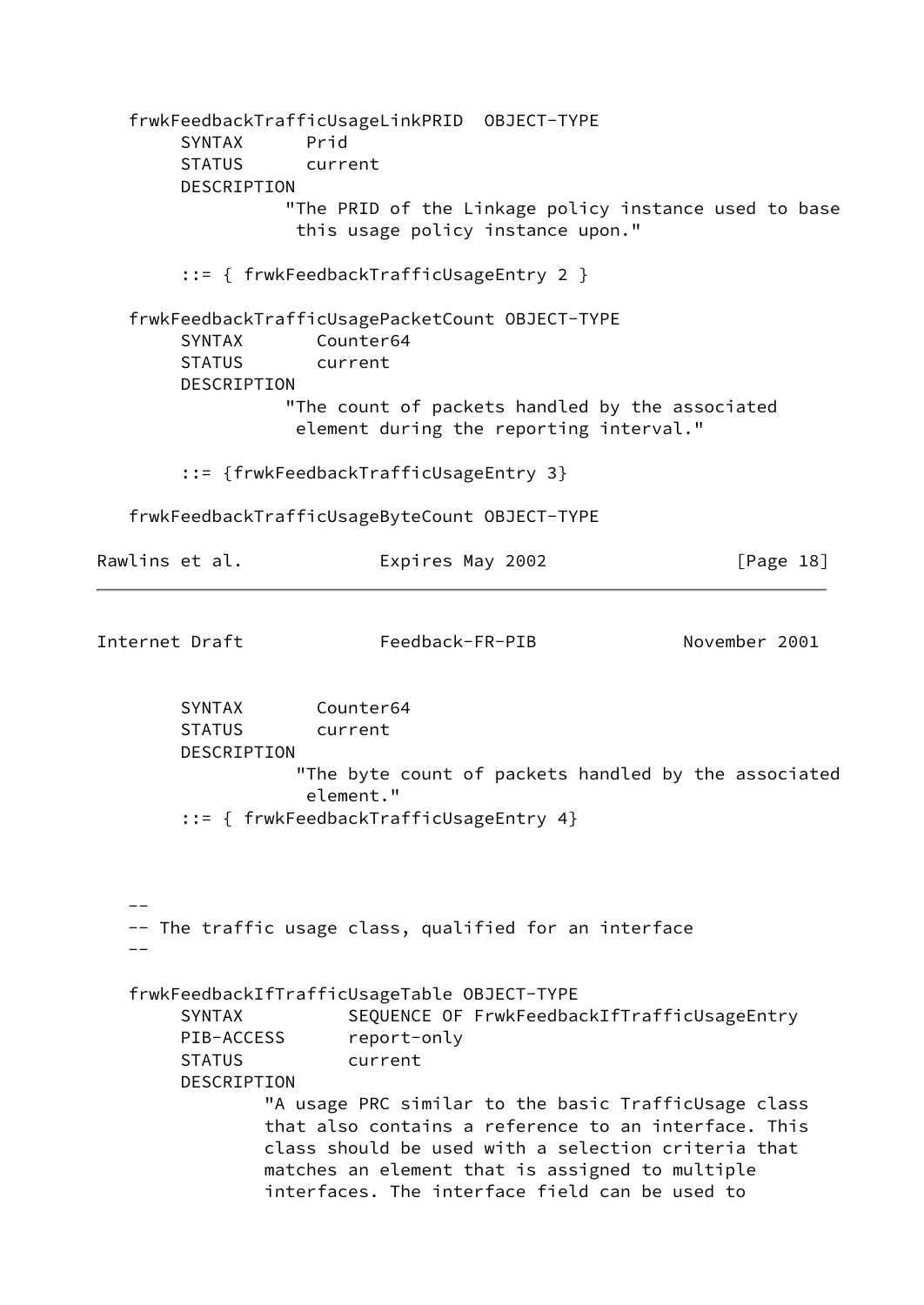associate the instances of this class with the specific element<sup>3</sup>s assignment." ::= { frwkFeedbackUsageClasses 2 } frwkFeedbackIfTrafficUsageEntry OBJECT-TYPE SYNTAX FrwkFeedbackIfTrafficUsageEntry STATUS current DESCRIPTION "Defines the attributes the PEP is to monitor, record and report." PIB-INDEX {frwkFeedbackIfTrafficUsageId} UNIQUENESS { frwkFeedbackIfTrafficUsageLinkPRID, frwkFeedbackIfTrafficUsageInterface } ::= {frwkFeedbackTrafficUsageTable 1} FrwkFeedbackIfTrafficUsageEntry ::= SEQUENCE { FrwkFeedbackIfTrafficUsageId InstanceID, frwkFeedbackIfTrafficUsageLinkPRID Prid, frwkFeedbackIfTrafficUsageInterface Prid, frwkFeedbackIfTrafficUsagePacketCount Counter64, frwkFeedbackIfTrafficUsageByteCount Counter64 } frwkFeedbackIfTrafficUsageId OBJECT-TYPE SYNTAX InstanceId STATUS current DESCRIPTION "Arbitrary integer index that uniquely identifies Rawlins et al. **Expires May 2002** [Page 19] Internet Draft Feedback-FR-PIB November 2001 an instance of the class." ::= { frwkFeedbackIfTrafficUsageEntry 1 } frwkFeedbackIfTrafficUsageLinkPRID OBJECT-TYPE SYNTAX Prid STATUS current DESCRIPTION "The PRID of the Linkage policy instance used to base this usage policy instance upon." ::= { frwkFeedbackIfTrafficUsageEntry 2 } frwkFeedbackIfTrafficUsageInterface OBJECT-TYPE SYNTAX Prid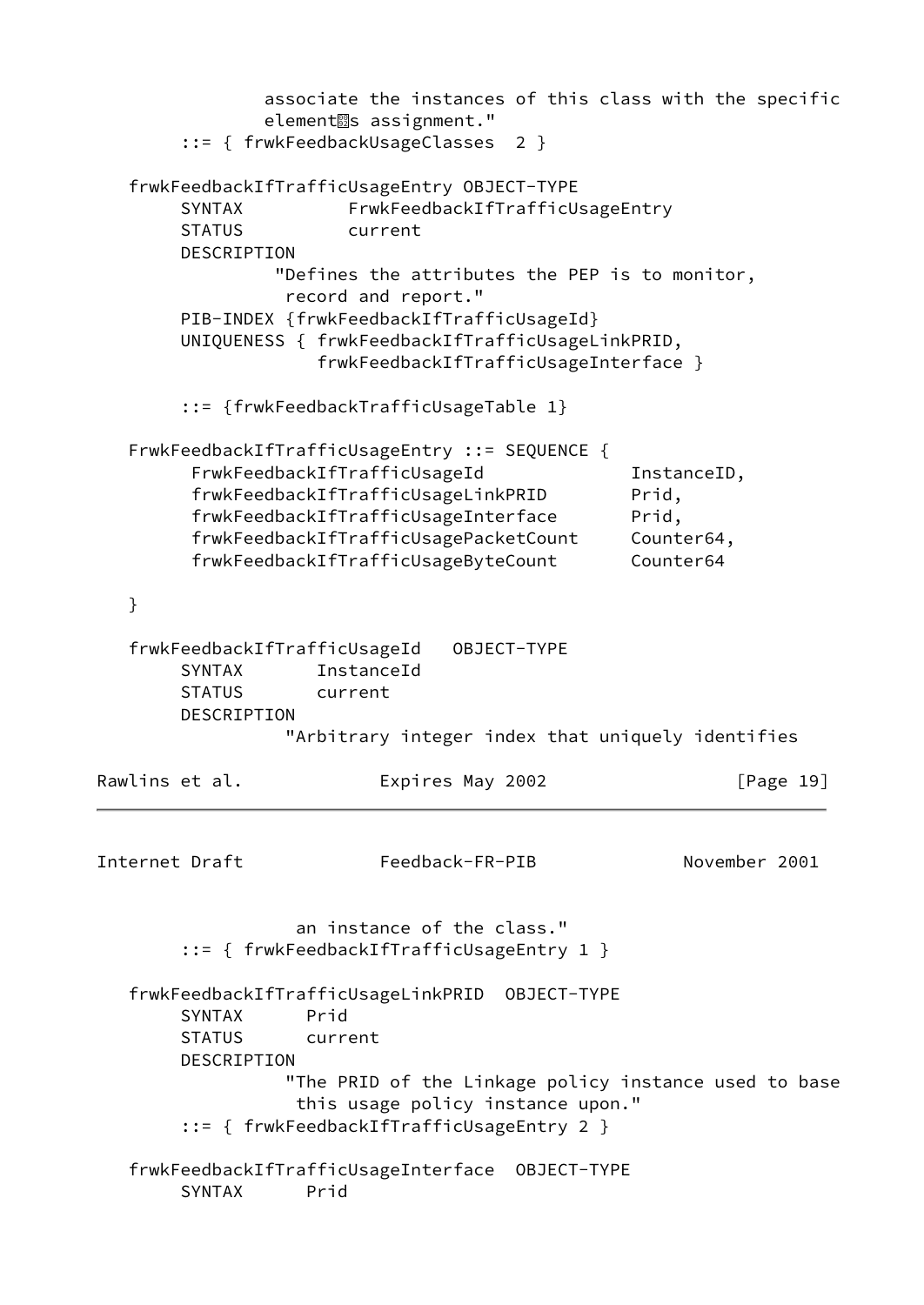```
 STATUS current
         DESCRIPTION
                   "The PRID of a frwkIfRoleCombo instance, uniquely
                    identifying a specific interface."
         ::= { frwkFeedbackIfTrafficUsageEntry 3 }
    frwkFeedbackIfTrafficUsagePacketCount OBJECT-TYPE
         SYNTAX Counter64
         STATUS current
         DESCRIPTION
                 "The count of packets handled by the associated element
                 during the reporting interval."
         ::= { frwkFeedbackIfTrafficUsageEntry 4 }
    frwkFeedbackIfTrafficUsageByteCount OBJECT-TYPE
         SYNTAX Counter64
         STATUS current
         DESCRIPTION
                    "The byte count of packets
                    handled by the associated element."
         ::= { frwkFeedbackIfTrafficUsageEntry 5 }
 --
    -- The Threshold class that accompanies the above Usage PRCs
 --
    frwkFeedbackTrafficThresholdTable OBJECT-TYPE
           SYNTAX SEQUENCE OF FrwkFeedbackTrafficThresholdEntry
            PIB-ACCESS Install
            STATUS current
            DESCRIPTION
                  "This class defines the threshold attributes
                   corresponding to usage attributes specified in
                   frwkFeedbackTrafficUsageTable,
                   frwkFeedbackIfTrafficUsageTable and other similar
                   usage classes.
                   The usage object is considered to match the threshold
                   condition if the following expression evaluates to
Rawlins et al. Expires May 2002 [Page 20]
Internet Draft Feedback-FR-PIB November 2001
\frac{\textcircled{\scriptsize{8}}}{\textcircled{\scriptsize{1}}}TRUE\textcircled{\scriptsize{8}}:
\{ byteCond = (ByteThreshold != NULL) ?
```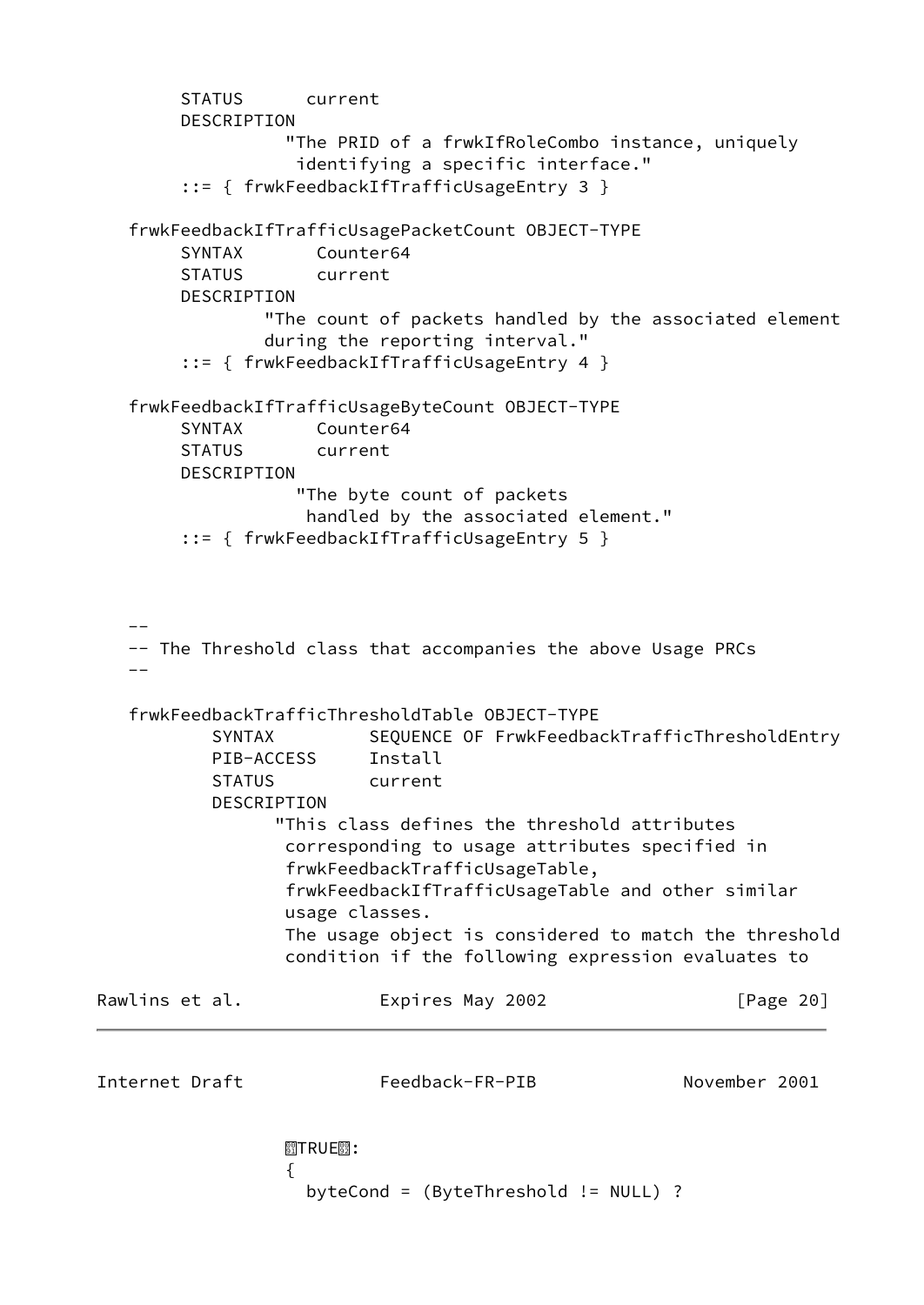(ByteThreshold > ByteCounter) : FALSE; packetCond (PacketThreshold != NULL) ? (PacketThreshold > PacketCounter) : FALSE; return ( byteCond || packetCond ); }" ::= { frwkFeedbackUsageClasses 3} frwkFeedbackTrafficThresholdEntry OBJECT-TYPE SYNTAX FrwkFeedbackTrafficThresholdEntry STATUS current DESCRIPTION "Defines the attributes to hold threshold values." PIB-INDEX {frwkFeedbackTrafficThresholdId} ::= {frwkFeedbackTrafficThresholdTable 1} FrwkFeedbackTrafficThresholdEntry ::= SEQUENCE { FrwkFeedbackTrafficThresholdId InstanceID, frwkFeedbackTrafficThresholdPacketThreshold Integer64, frwkFeedbackTrafficThresholdByteThreshold Integer64 } frwkFeedbackIfTrafficThresholdId OBJECT-TYPE SYNTAX InstanceId STATUS current DESCRIPTION "Arbitrary integer index that uniquely identifies an instance of the class." ::= { frwkFeedbackIfTrafficThresholdEntry 1 } frwkFeedbackIfTrafficThresholdPacketThreshold OBJECT-TYPE SYNTAX Integer64 STATUS current DESCRIPTION "The threshold, in terms of packets, that must be exceeded to trigger a report in the next reporting interval." ::= { frwkFeedbackIfTrafficThresholdEntry 2 } frwkFeedbackIfTrafficThresholdByteThreshold OBJECT-TYPE SYNTAX Integer64 STATUS current DESCRIPTION "The threshold, in terms of bytes, that must be exceeded to trigger a report in the next reporting interval." ::= { frwkFeedbackIfTrafficThresholdEntry 3 }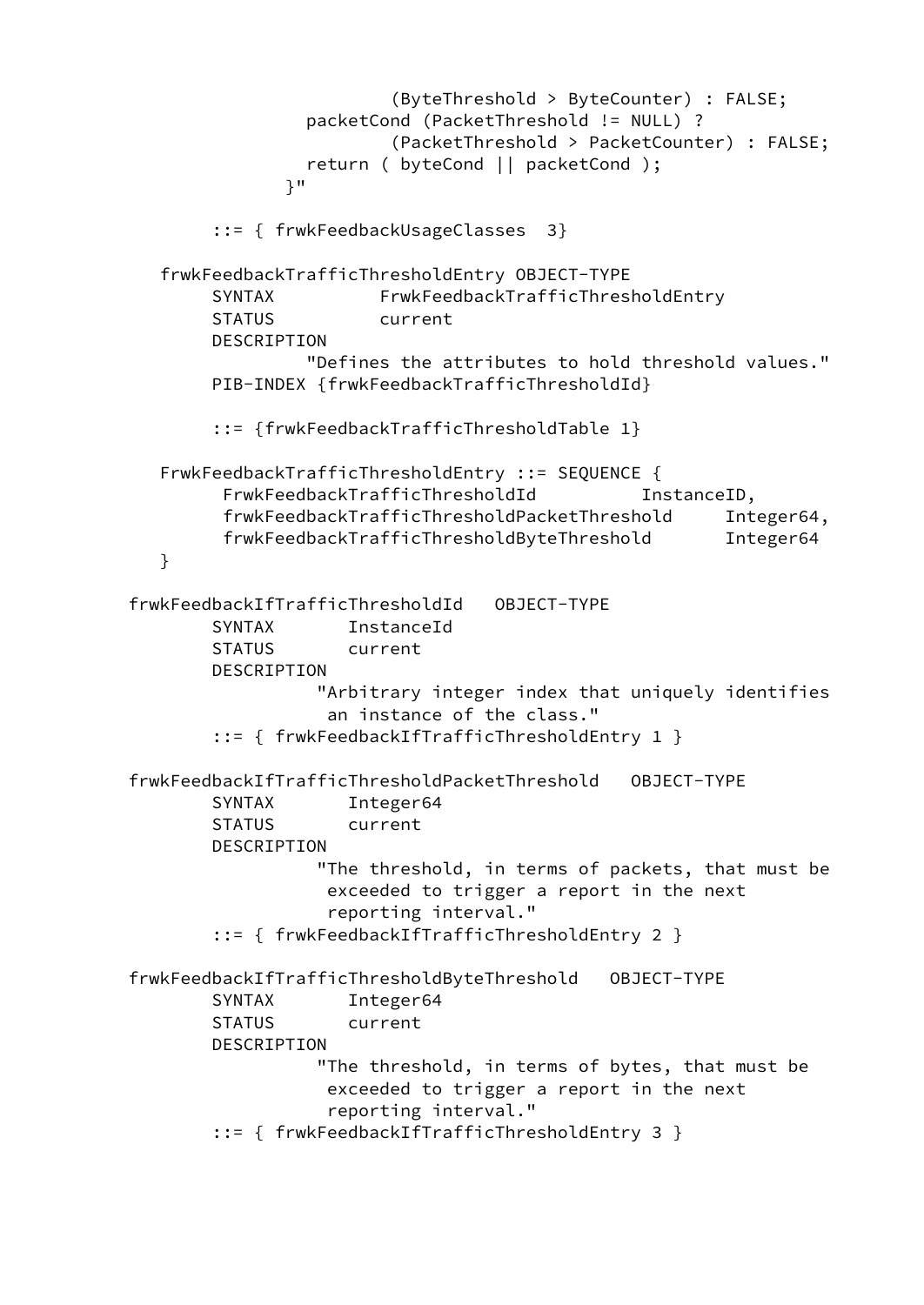```
Internet Draft Feedback-FR-PIB November 2001
  - -- All Selection classes are in the separate
   -- FrwkFeedbackSelectionClasses group
  - - FrwkFeedbackSelectionClasses
       OBJECT IDENTIFIER ::= { feedbackPolFrameworkPib 3 }
  - -- The Set WatchPoint Table
   --
   frwkFeedbackSetWatchPointTable OBJECT-TYPE
       SYNTAX SEQUENCE OF FrwkFeedbackSetWatchPointEntry
        PIB-ACCESS Install
        STATUS current
        DESCRIPTION
                 "This class defines a selection criteria that
                  identifies a specific processing point to watch
                  for the desired usage. This selection criteria
                  may be useful in PIBs that are designed using a
                  datapath approach where the policies are linked
                  and can be reused within the PIB."
        ::= { frwkFeedbackSelectionClasses 1}
   frwkFeedbackSetWatchPointEntry OBJECT-TYPE
       SYNTAX FrwkFeedbackSetWatchPointEntry
        STATUS current
        DESCRIPTION
                 "Defines the attributes the of the selection
                  criteria identifying a specific policy
                  where to monitor the associated usage."
       PIB-INDEX { frwkFeedbackSetWatchPointId }
        ::= {frwkFeedbackSetWatchPointTable 1}
   FrwkFeedbackSetWatchPointEntry ::= SEQUENCE {
        frwkFeedbackSetWatchPointId InstanceID,
         frwkFeedbackSetWatchPointPolicyPRID Prid,
```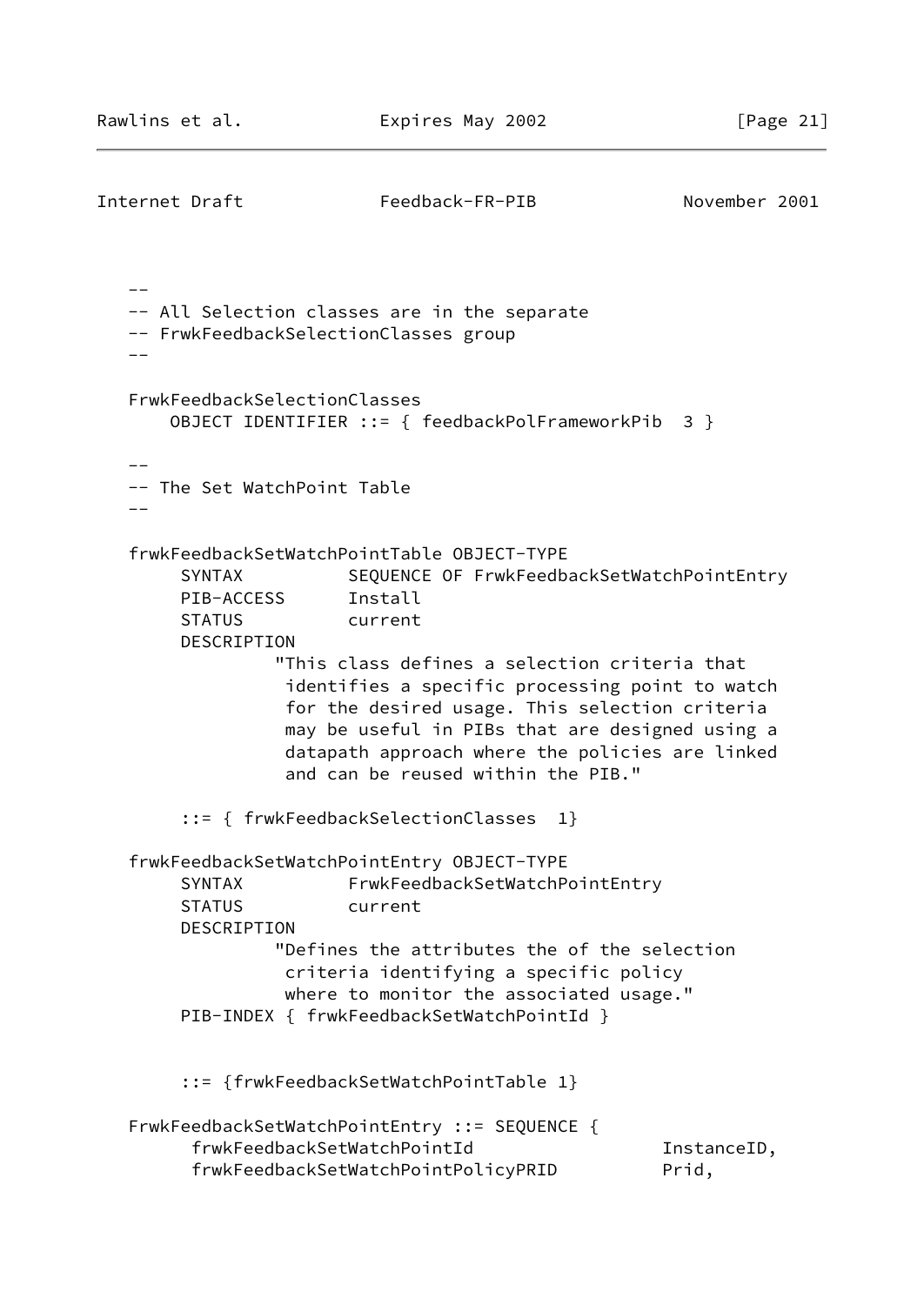}

 frwkFeedbackSetWatchPointId OBJECT-TYPE SYNTAX InstanceId STATUS current DESCRIPTION "Arbitrary integer index that uniquely identifies an instance of the class." ::= { frwkFeedbackSetWatchPointEntry 1 } Rawlins et al. **Expires May 2002** [Page 22] Internet Draft Feedback-FR-PIB November 2001 frwkFeedbackSetWatchPointPolicyPRID OBJECT-TYPE SYNTAX Prid STATUS current DESCRIPTION "The PRID of the enforcement policy instance where the associated usage is to be monitored." ::= { frwkFeedbackSetWatchPointEntry 2 }  $-$  -- DPE Selection Class  $-$  frwkFeedbackDPESelectionTable OBJECT-TYPE SYNTAX SEQUENCE OF frwkFeedbackDPESelectionEntry PIB-ACCESS Install STATUS current DESCRIPTION "This class defines a selection criteria that identifies a specific data path element to collect usage information" ::= { frwkFeedbackSelectionClasses 2} frwkFeedbackDPESelectionEntry OBJECT-TYPE SYNTAX frwkFeedbackDPESelecyionEntry STATUS current DESCRIPTION "Defines the attributes the of the selection criteria identifying a specific policy where to monitor the associated usage." PIB-INDEX { frwkFeedbackDPESelectionId }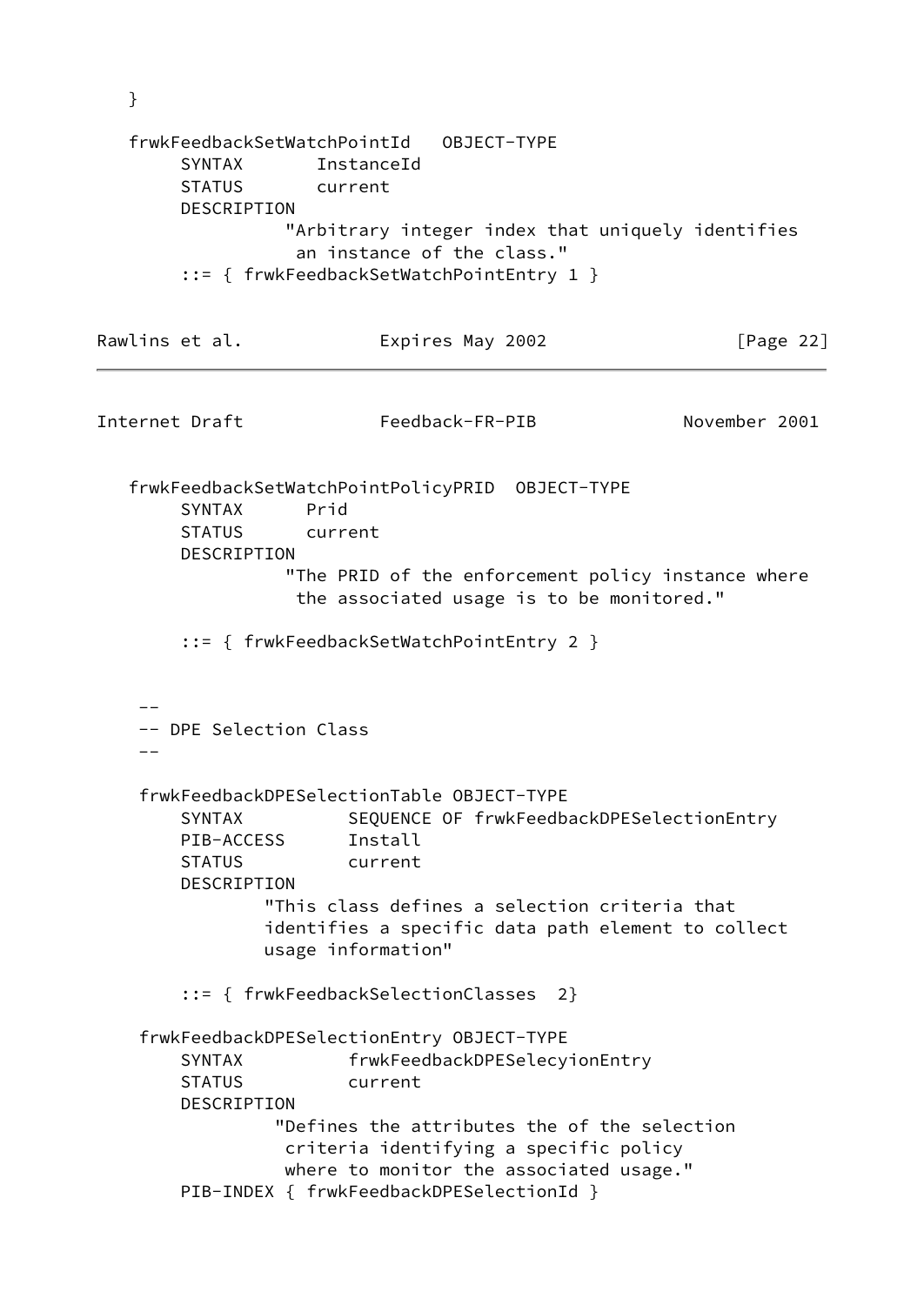UNIQUENESS { frwkFeedbackDPESelectionDataPathElement, frwkFeedbackDPESelectionInterface, frwkFeedbackDPESelectionIfDirection } ::= {frwkFeedbackDPESelectionTable 1} frwkFeedbackDPESelectionEntry ::= SEQUENCE { frwkFeedbackDPESelectionId InstanceId, frwkFeedbackDPESelectionDataPathElement Prid, frwkFeedbackDPESelectionInterface Prid, frwkFeedbackDPESelectionIfDirection IfDirection } frwkFeedbackDPESelectionId OBJECT-TYPE SYNTAX InstanceId STATUS current DESCRIPTION "Arbitrary integer index that uniquely identifies an instance of the class." ::= { frwkFeedbackDPESelectionEntry 1 } Rawlins et al. Expires May 2002 [Page 23] Internet Draft Feedback-FR-PIB November 2001 frwkFeedbackDPESelectionDataPathElement OBJECT-TYPE SYNTAX Prid STATUS current DESCRIPTION "The PRID of the element in the data path that we want to collect usage information from. This element must be part of the data path assigned to the interface/direction combination referenced in this object." ::= { frwkFeedbackDPESelectionEntry 2 } frwkFeedbackDPESelectionInterface OBJECT-TYPE SYNTAX Prid STATUS current DESCRIPTION "The PRID of a frwkIfRoleCombo instance, uniquely identifying a specific interface" ::= { frwkFeedbackDPESelectionEntry 3 } frwkFeedbackDPESelectionIfDirection OBJECT-TYPE SYNTAX IfDirection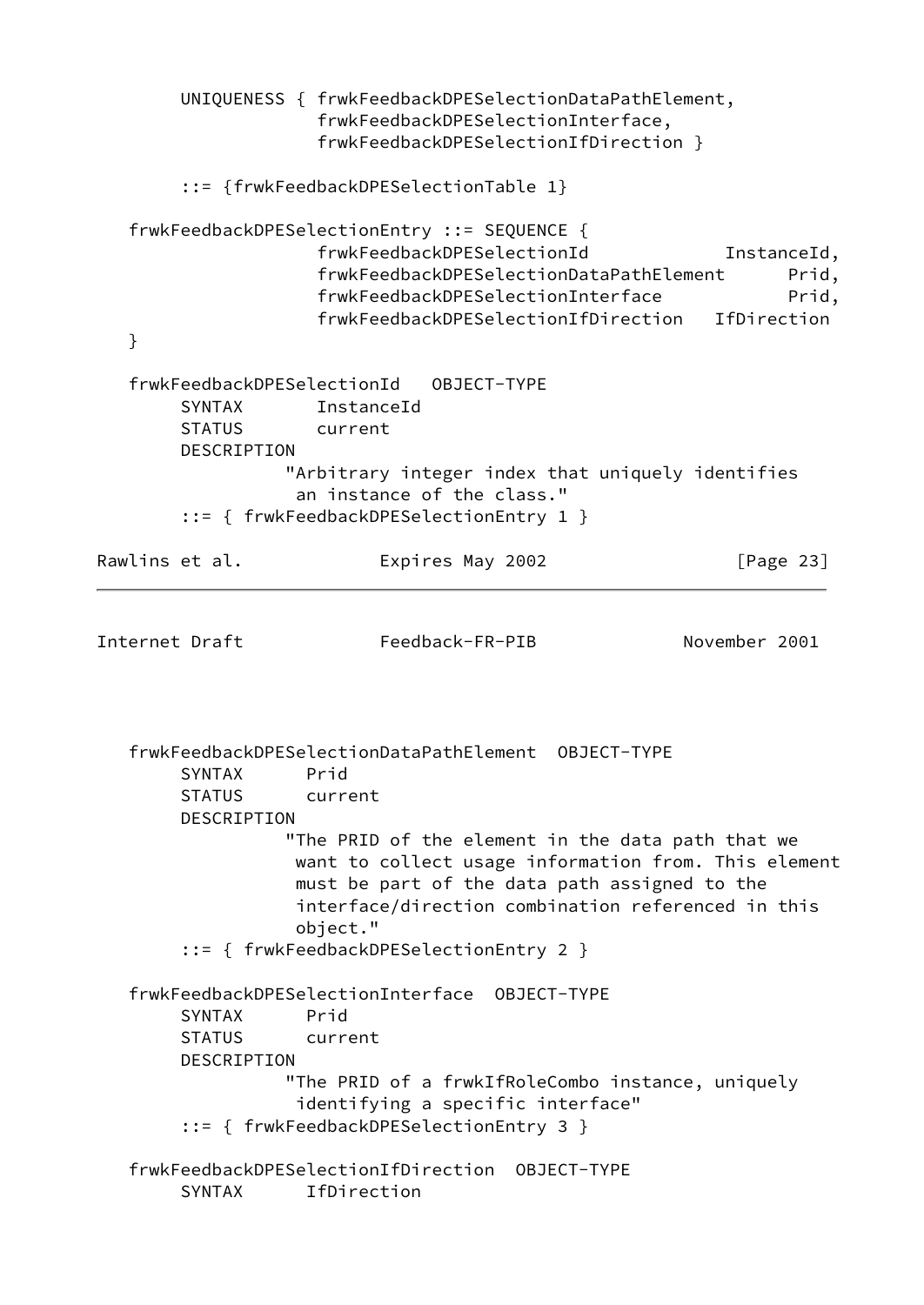<span id="page-28-0"></span>

|                | <b>STATUS</b><br>DESCRIPTION                                | current     |                                    |                                                                                                                                                                                                                                                                                             |               |              |             |
|----------------|-------------------------------------------------------------|-------------|------------------------------------|---------------------------------------------------------------------------------------------------------------------------------------------------------------------------------------------------------------------------------------------------------------------------------------------|---------------|--------------|-------------|
|                |                                                             |             |                                    | "The direction (ingress/egress) that to which the DPE<br>is attached that we want to match."<br>$::=$ { frwkFeedbackDPESelectionEntry 4 }                                                                                                                                                   |               |              |             |
|                |                                                             |             |                                    |                                                                                                                                                                                                                                                                                             |               |              |             |
|                |                                                             |             | -- DPE Selection Query Class       |                                                                                                                                                                                                                                                                                             |               |              |             |
|                | <b>SYNTAX</b><br>PIB-ACCESS<br><b>STATUS</b><br>DESCRIPTION |             | Install<br>current                 | frwkFeedbackDPESelectionQueryTable OBJECT-TYPE<br>SEQUENCE OF frwkFeedbackDPESelectionQueryEntry<br>"This class defines a selection criteria that<br>identifies a set of assignments of a data path element                                                                                 |               |              |             |
|                |                                                             | reference." |                                    | based on an entry in the Data Path Table<br>Each matched assignment will collect and report usage<br>independently, so this selection criteria should be<br>combined with a Usage PRC that includes an interface                                                                            |               |              |             |
|                |                                                             |             | ::= { frwkFeedbackSelectionClasses | 3                                                                                                                                                                                                                                                                                           |               |              |             |
|                | <b>SYNTAX</b><br><b>STATUS</b><br>DESCRIPTION               |             | current                            | frwkFeedbackDPESelectionQueryEntry OBJECT-TYPE<br>frwkFeedbackDPESelectionQueryEntry                                                                                                                                                                                                        |               |              |             |
| Rawlins et al. |                                                             |             |                                    | Expires May 2002                                                                                                                                                                                                                                                                            |               | [Page $24$ ] |             |
| Internet Draft |                                                             |             |                                    | Feedback-FR-PIB                                                                                                                                                                                                                                                                             | November 2001 |              |             |
|                |                                                             |             |                                    | "Defines the attributes the of the selection<br>criteria identifying a specific policy<br>where to monitor the associated usage."<br>PIB-INDEX { frwkFeedbackDPESelectionQueryId }<br>UNIQUENESS { frwkFeedbackDPESelectionQueryDataPath,<br>FrwkFeedbackDPESelectionQueryDataPathElement } |               |              |             |
|                |                                                             |             |                                    | ::= {frwkFeedbackDPESelectionQueryTable 1}                                                                                                                                                                                                                                                  |               |              |             |
|                |                                                             |             |                                    | frwkFeedbackDPESelectionQueryEntry ::= SEQUENCE {<br>frwkFeedbackDPESelectionQueryId                                                                                                                                                                                                        |               |              | InstanceId, |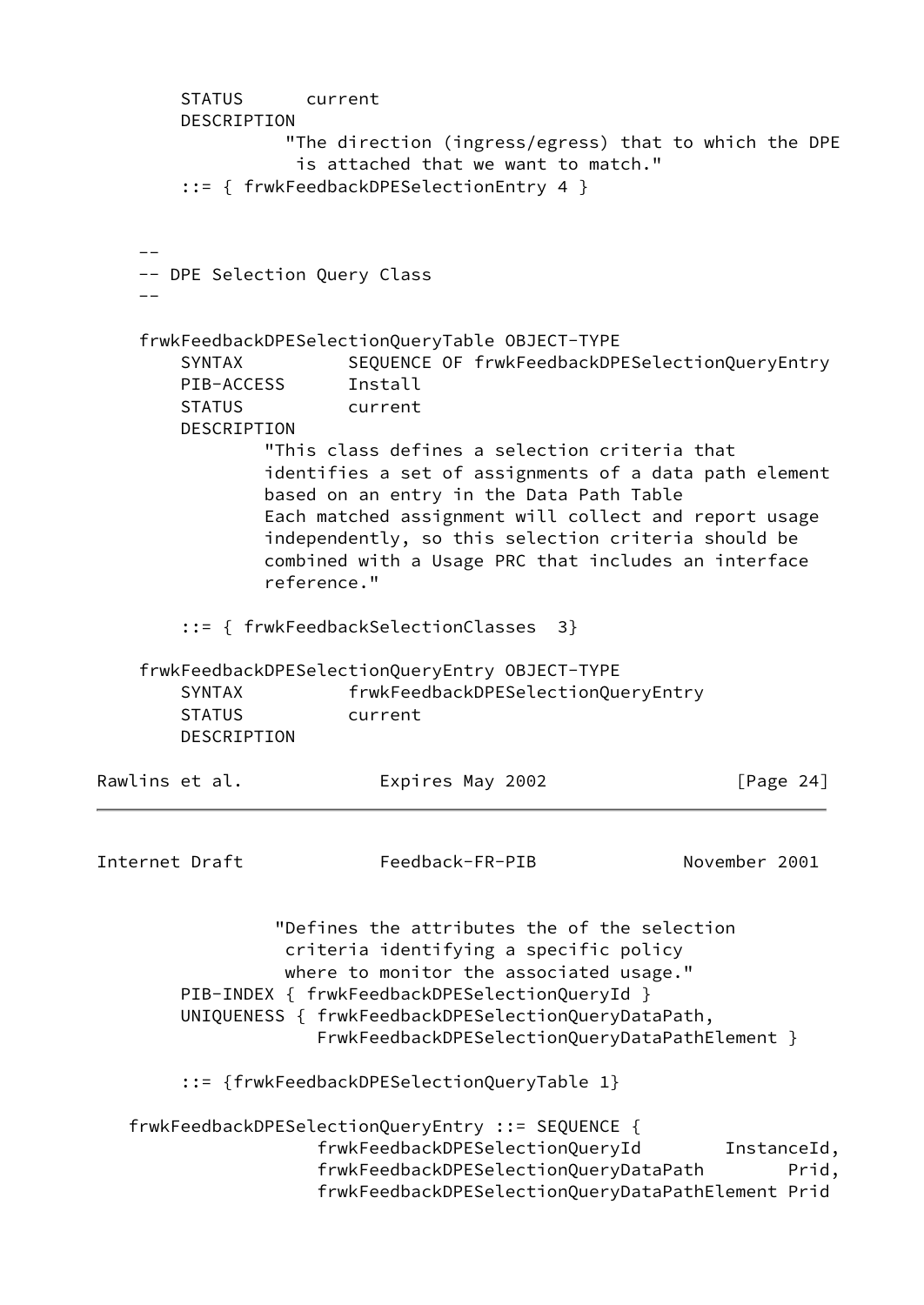}

 frwkFeedbackDPESelectionQueryId OBJECT-TYPE SYNTAX InstanceId STATUS current DESCRIPTION "Arbitrary integer index that uniquely identifies an instance of the class." ::= { frwkFeedbackDPESelectionQueryEntry 1 } frwkFeedbackDPESelectionQueryDataPath OBJECT-TYPE SYNTAX Prid STATUS current DESCRIPTION "The PRID of a Data Path instance, identifying a group of data path assignments." ::= { frwkFeedbackDPESelectionQueryEntry 2 } frwkFeedbackDPESelectionQueryDataPathElement OBJECT-TYPE SYNTAX Prid STATUS current DESCRIPTION "The PRID of the element in the data path that we want to collect usage information from. This element must be part of the data path referenced from the frwkFeedbackDPESelectionQueryDataPath field." ::= { frwkFeedbackDPESelectionQueryEntry 3 }

END

<span id="page-29-0"></span>[5](#page-29-0) Security Considerations

 The feedback information is sensitive and requires that authorized messaging occur between the PEP and the PDP. This protection can be accomplished with IPSEC between the PEP and the PDP or using the security mechanisms described in the base COPS protocol.

<span id="page-29-1"></span>[6](#page-29-1) Acknowledgements

<span id="page-29-2"></span>

| Rawlins et al. | Expires May 2002 | [Page 25]     |  |
|----------------|------------------|---------------|--|
|                |                  |               |  |
| Internet Draft | Feedback-FR-PIB  | November 2001 |  |

 The authors would like to thank Dave Durham and Russell Fenger of Intel and John K. Gallant of WorldCom for their contribution to this document.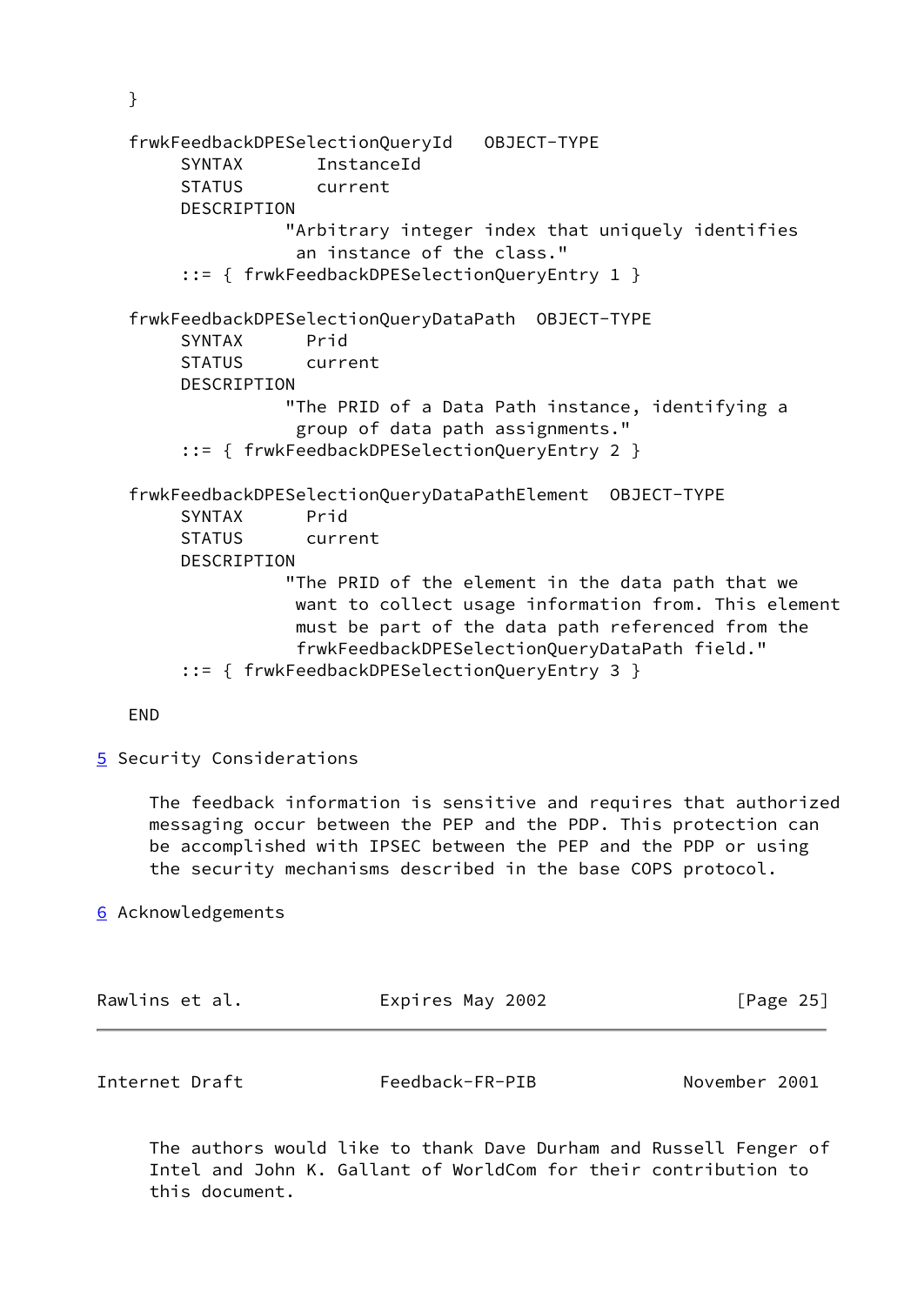#### <span id="page-30-1"></span>[7](#page-30-1) Authors' Addresses

 Diana Rawlins WorldCom 901 International Parkway Richardson, Texas 75081 Phone: 972-729-1044 Email: Diana.Rawlins@wcom.com Amol Kulkarni JF3-206

 2111 NE 25th Ave Hillsboro, Oregon 97124 Phone: 503-712-1168 Email: amol.kulkarni@intel.com

 Kwok Ho Chan Nortel Networks, Inc. 600 Technology Park Drive Billerica, MA 01821 USA Phone: 978-288-8175 Email: khchan@nortelnetworks.com

 Martin Bokaemper Unisphere Networks 700 Silver Seven Road Kanata, ON, K2V 1C3, Canada Phone: 613-591-2735 Email: mbokaemper@unispherenetworks.com

 Dinesh G Dutt Cisco Systems, Inc. 170 Tasman Dr. San Jose, CA 95134-1706 Phone: 408-527-0955 Email: ddutt@cisco.com

# <span id="page-30-2"></span>[8](#page-30-2) References

 [FEEDBACKfWK] Rawlins, D., Kulkarni, A., "Framework of COPS-PR Policy Usage Feedback", [draft-ietf-rap-feedback-frwk-01.txt](https://datatracker.ietf.org/doc/pdf/draft-ietf-rap-feedback-frwk-01.txt), November 2001.

<span id="page-30-0"></span> [COPS] Boyle, J., Cohen, R., Durham, D., Herzog, S., Rajan, R., and A. Sastry, "The COPS (Common Open Policy Service) Protocol" [RFC 2748](https://datatracker.ietf.org/doc/pdf/rfc2748), January 2000.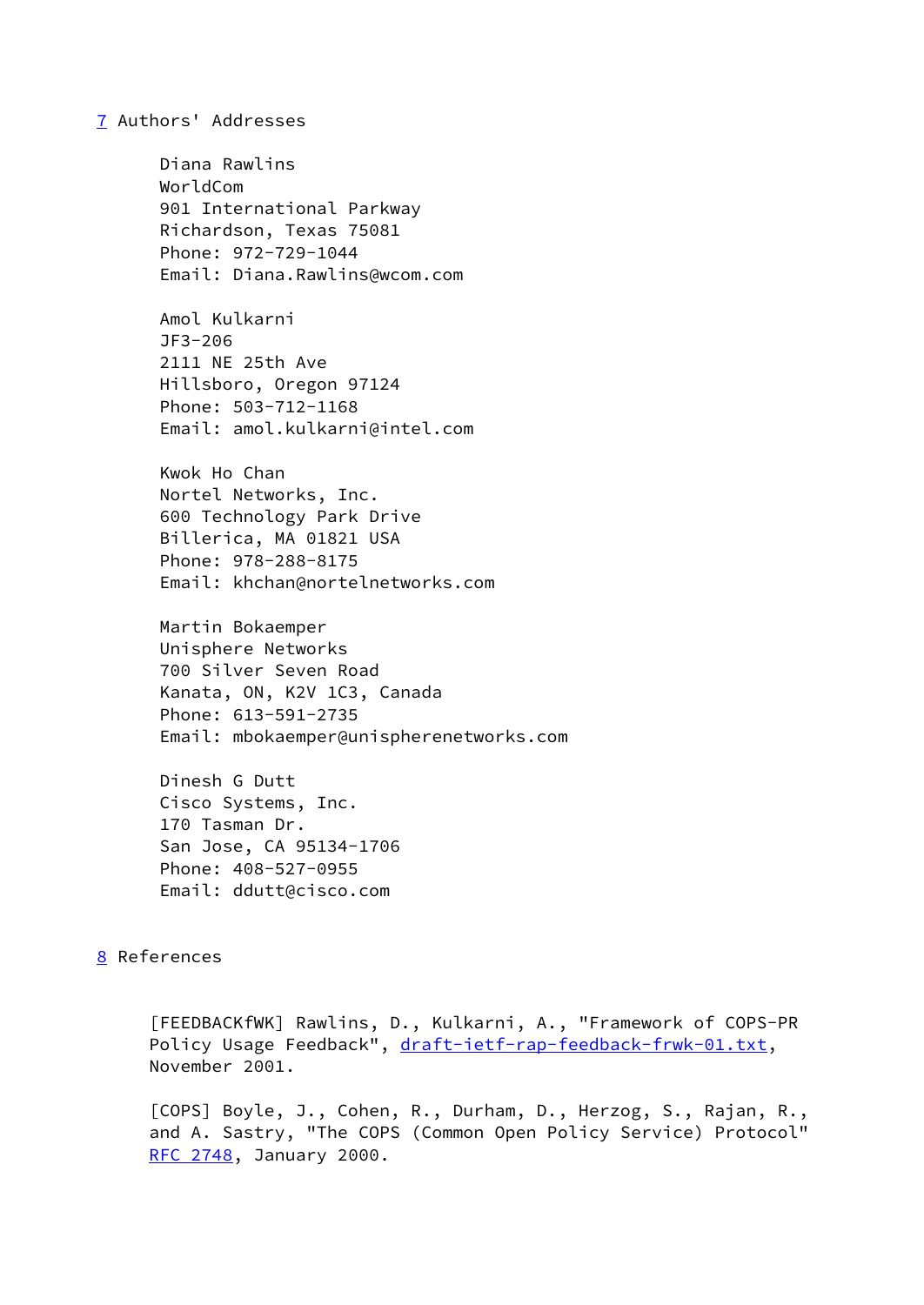Internet Draft Feedback-FR-PIB November 2001

 [3084] K. Chan, D. Durham, S. Gai, S. Herzog, K. McCloghrie, F. Reichmeyer, J. Seligson, A. Smith, R. Yavatkar, "COPS Usage for Policy Provisioning," [RFC 3084](https://datatracker.ietf.org/doc/pdf/rfc3084), May 2001.

<span id="page-31-1"></span> [SPPI] K. McCloghrie, et.al., "Structure of Policy Provisioning Information," [RFC 3159](https://datatracker.ietf.org/doc/pdf/rfc3159), August 2001.

<span id="page-31-2"></span> [DIFFSERV-PIB] Fine, M., McCloghrie, K., Seligson, J., Chan, K., Hahn, S., Bell, C., Smith, A. and Reichmeyer, A. "Differentiated Services Quality of Service Policy Information Base", [draft-ietf](https://datatracker.ietf.org/doc/pdf/draft-ietf-diffserv-pib-05.txt) [diffserv-pib-05.txt](https://datatracker.ietf.org/doc/pdf/draft-ietf-diffserv-pib-05.txt), November 2001

<span id="page-31-0"></span> [FR-PIB] M. Fine, K. McCloghrie, J. Seligson, K. Chan, S. Hahn, A. Smith, F. Reichmeyer "Framework Policy Information Base", [draft](https://datatracker.ietf.org/doc/pdf/draft-ietf-rap-frameworkpib-06.txt) [ietf-rap-frameworkpib-06.txt](https://datatracker.ietf.org/doc/pdf/draft-ietf-rap-frameworkpib-06.txt), November 2001